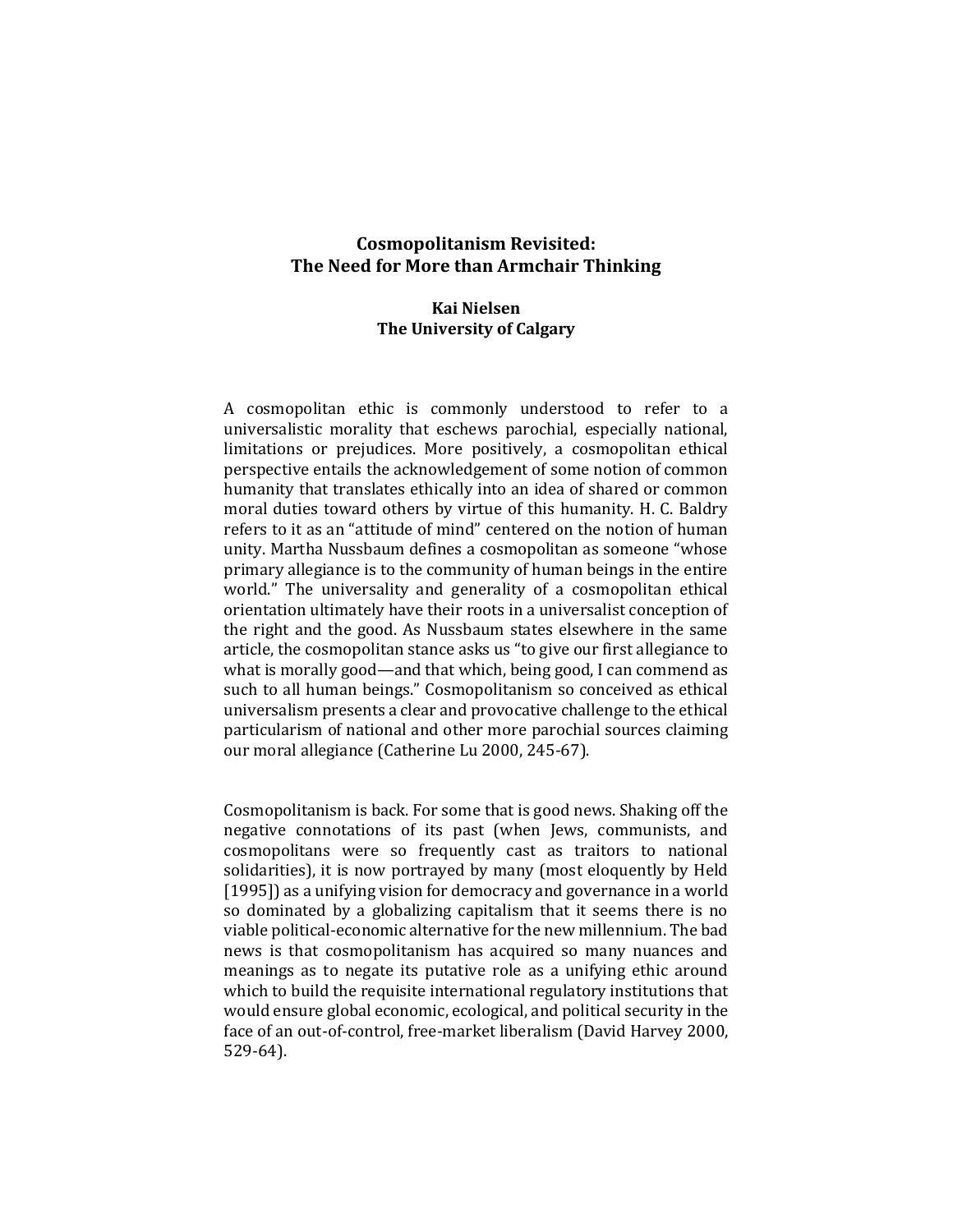# **Introduction**

This article shall have three interrelated parts. Part One will be an examination of the varied things that cosmopolitanism is and has been. This, as we shall see in Part Three, sits uncomfortably with what most philosophers and political scientists (including myself) have said about cosmopolitanism and particularly how they have abstractly characterized it. In Part Two I shall set out my crafted and, I hope, reasonably rationalized characterization and defense of cosmopolitanism within the general parameters of how it has been conceptualized in the more or less analytical philosophical and social science literature, though, of course, I shall give it my own twist and a defense of that twist. In Part Three, I shall argue, as my subtitle advertises, that we—most particularly we philosophers—need to get out of our armchairs at least in this domain and in good anthropological, sociological and historical fashion study our social world. This will in part be launched in Part One as well. We very much need an engagement in such work as well as economic work here in making our generalizations and examinations of them. We philosophers have remained, at least here, too much in our armchairs. In doing the work I shall do in Part Two, we shall see that it very much also needs that empirical work, though the relation is reciprocal as well. We theoreticians of cosmopolitanism, even if we are pragmatists or neo-pragmatists or Wittgensteinians, must not stand in an anthropological and historical vacuum.

At the end of their informed, accurate, perceptive but not uncritical introduction to their collection of some of my articles on political philosophy (*Pessimism of the Intellect, Optimism of the Will*), David Rondel and Alex Sager remark:

> [W]hile Nielsen at times resembles Dewey or Rorty in rejecting theory and advocating practical measures, he in many respects remains a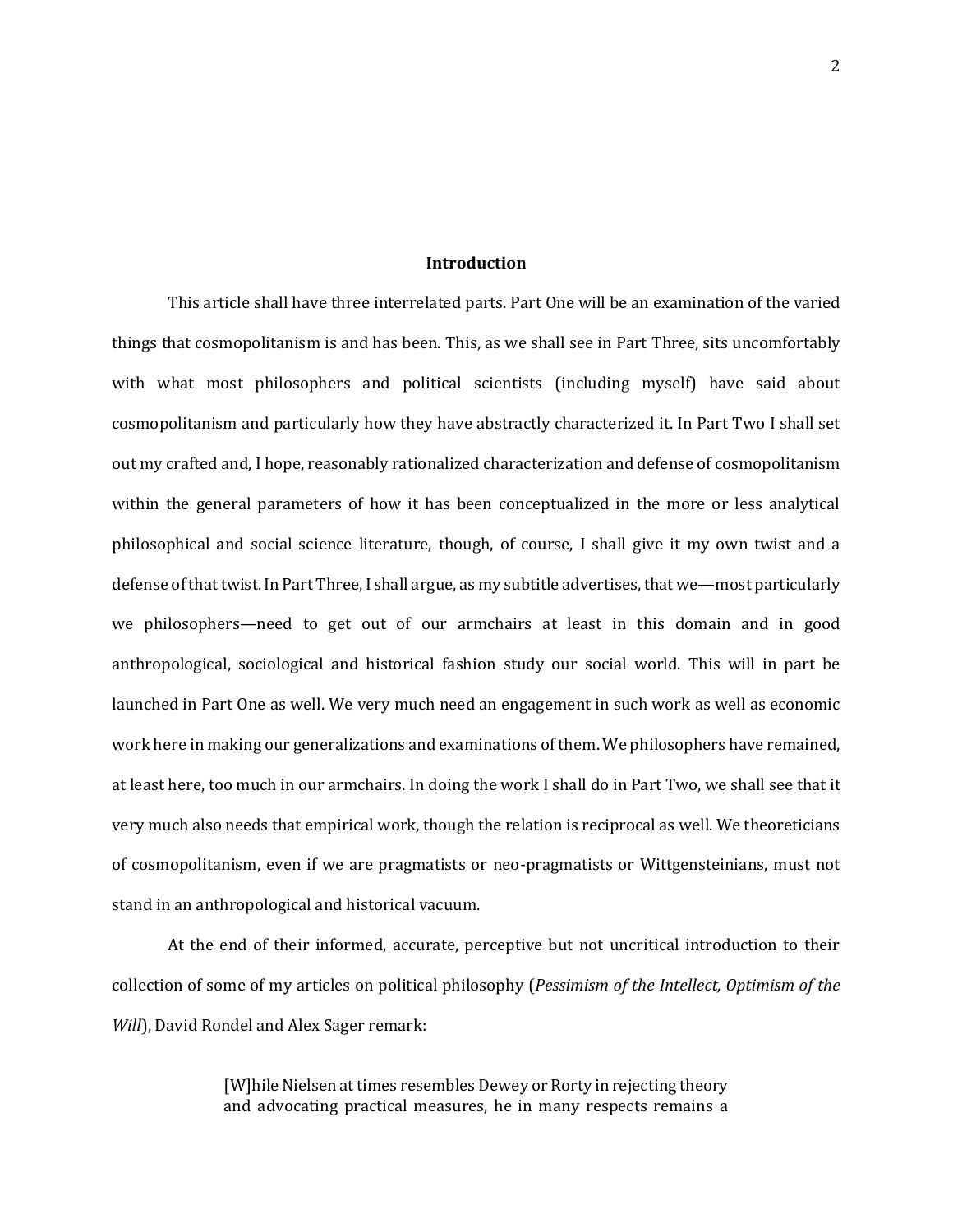highly abstract theorist. He is somebody who has dedicated most of his life to philosophy. Readers will look in vain in his books and essays for detailed analyses of economic and sociological literature. Instead, they will find careful, often compelling philosophical arguments, but relatively little in terms of specific evidence (Rondel and Sager 2012, xxxiii).

This is exactly on the mark. This, unfortunately, is all I can do with any competence. I do not regard this as a virtue but as a fact not to be emulated. It is all my training enables me to do competently, namely a little stable cleaning, some more or less systematic conceptual clarification and the making, in the light of this, some substantive moral and otherwise normative claims. I do not suggest that this is of no importance let along something to be disposed of or discounted. It is of some importance, though philosophers tend to oversell it. What I say in Part Two concerning cosmopolitanism is in that mode, though I hope I am not overselling it. But, as I shall try to show in Parts One and Three, that such work has its limitations; hence, my plea for more fieldwork here. When I studied anthropology along with philosophy, there was no such thing as urban anthropology. Now there is, and it is no longer so much in order to repeat Stuart Hampshire's quip that the difference between anthropology and sociology is that in the former you learn something in the latter you don't. The times have changed and with them relevant methodologies. What is at issue here will be faced in Part Three.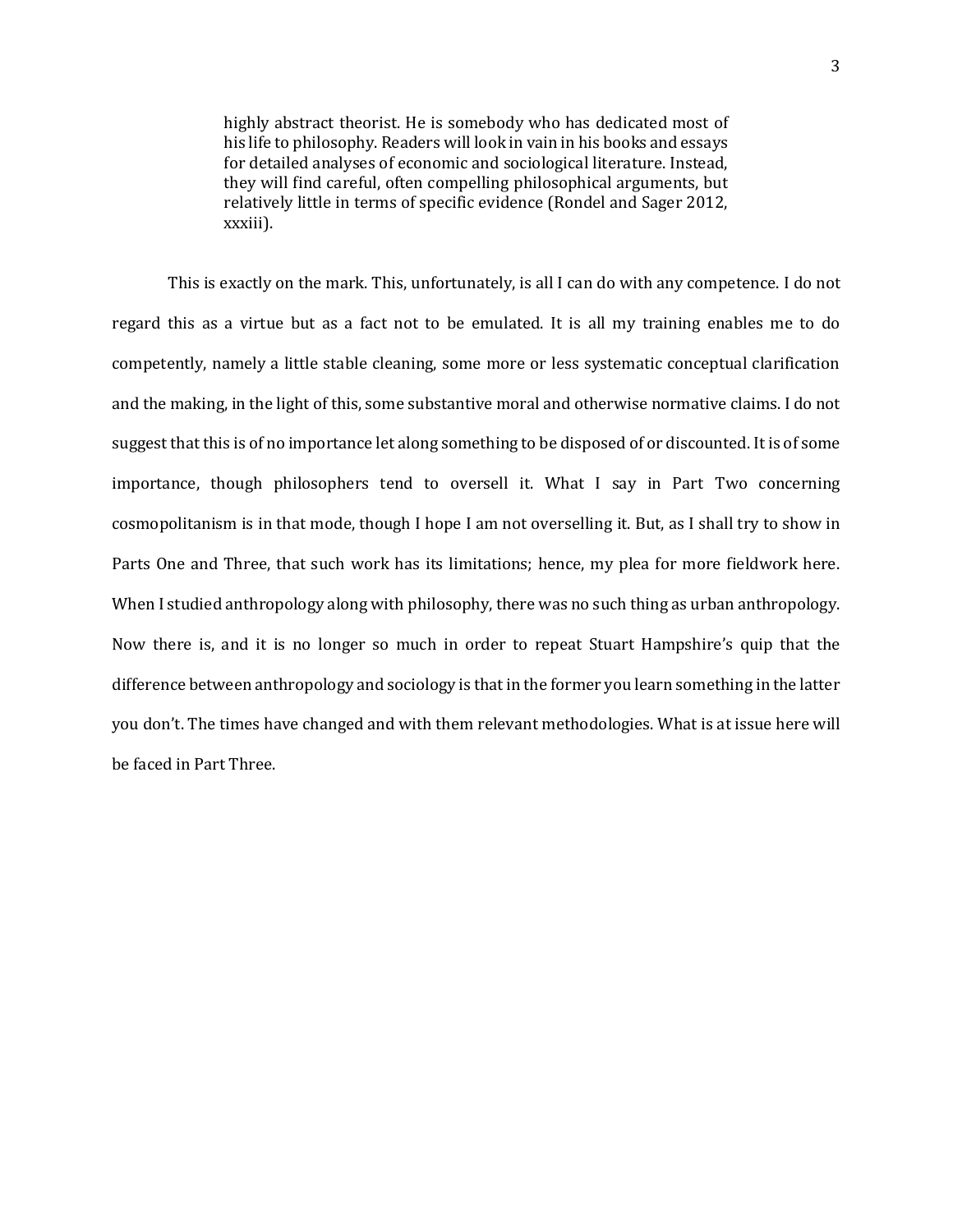## **Part One: What Is Cosmopolitanism?**

I

What we must avoid here is (a) being essentialist and (b) being stipulatively arbitrary once we see that essentialism is impossible. By 'essentialism' I mean the idea that in characterizing cosmopolitanism or anything else of substance, essentialists claim that we must specify a set of properties that all and only a given concept has, something that is given to and constitutive of that concept. With that we specify something's essence. We have done that only when we have established that condition. Then we have unearthed something's essence. To understand properly what cosmopolitanism is on that account, we must give its essence; give, that is, what is common to and distinctive of cosmopolitanism and of all and only cosmopolitanisms. We must set out the properties that when taken together are distinctive of cosmopolitanism and only of cosmopolitanism. That is how, essentialists claim, we can genuinely specify cosmopolitanism. We ascertain this by examining all the things that all and only the proper uses of 'cosmopolitanism' denote and then note what are the common and distinctive set of properties of these uses of 'cosmopolitanism'. In this way we ascertain the *connotation* of 'cosmopolitanism'. The same thing, essentialists claim, obtains for any concept (C. I. Lewis).

If we didn't learn long ago from Hume that there is no such thing as essences, that recognition has in somewhat various ways been stamped in by Ryle, Wittgenstein, Quine, Putnam and Goodman. We have no such conception of cosmopolitanism or anything else of substance. However, it doesn't, of course, follow that we can mean just anything we care to stipulate by 'cosmopolitan' and 'cosmopolitanism'. By attending to these uses, Wittgensteinly or Austinly, we can make some useful distinctions for some clearly specified purposes. We don't gain essences, but we capture some useful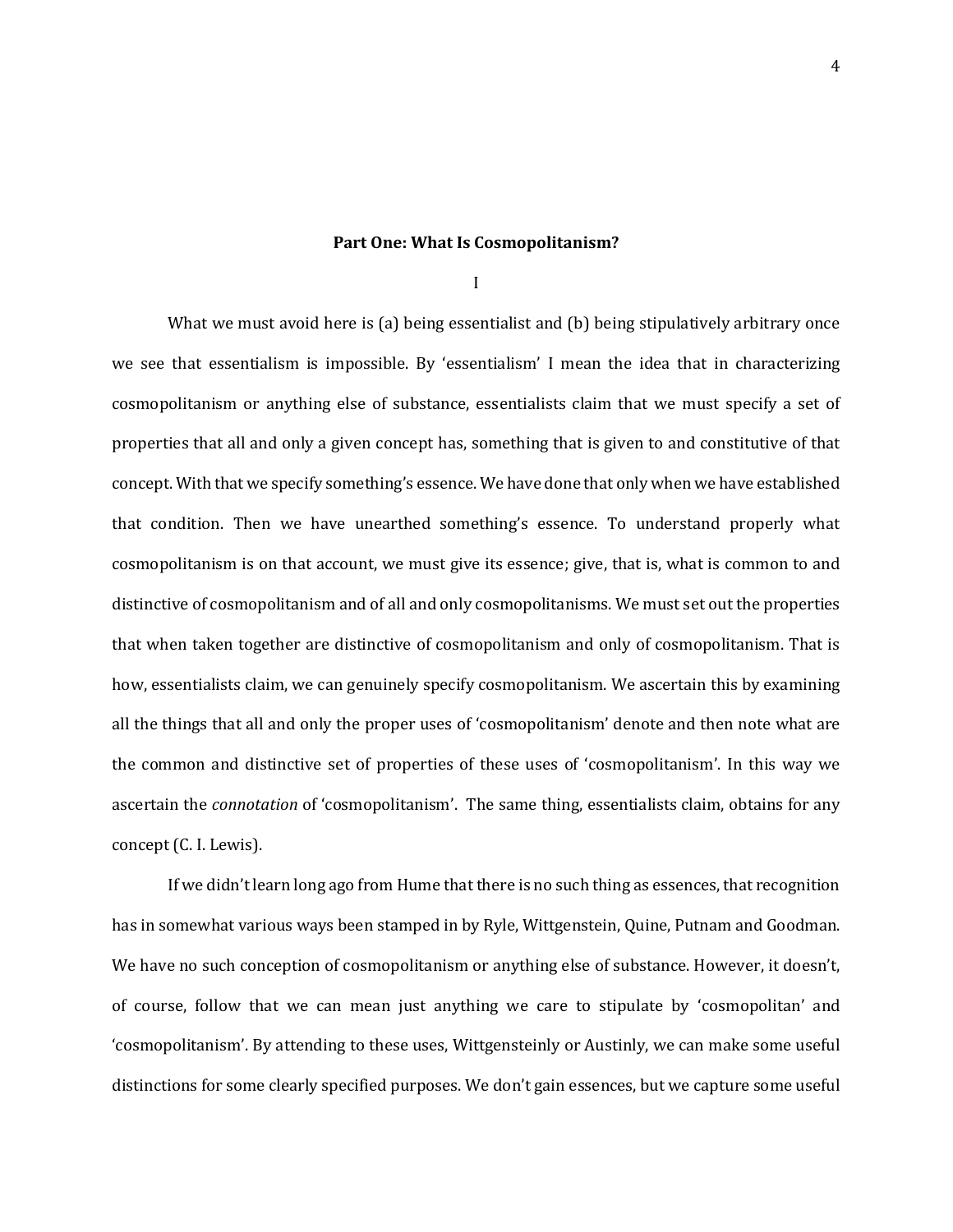characteristics enabling us to characterize what cosmopolitanism is. I shall try to illustrate this in what follows.

II

It is useful in characterizing what cosmopolitanism or anything else is, except perhaps some

very technical terms, to follow J. L Austin's advice and start with dictionaries. Consulting an

assortment of English dictionaries, I found the following for 'cosmopolitan' or 'cosmopolitanism':

1. *South African Concise Oxford Dictionary*

1.1 familiar with or representative of many different countries and cultures 1.2 having something exciting and glamorous associated with travel and a mixture of cultures

- 2. *The Canadian Oxford Dictionary*
	- 2.1 free from national limitations or prejudices
	- 2.2 sophisticated; worldly

# 3. *The Shorter Oxford Dictionary*

 $\overline{\phantom{a}}$ 

3.1 belonging to all parts of the world; not restricted to any one country or its inhabitants

- 3.2 free from national limitations or attachments
- 3.3 indifference to constitutions and religions
- 3.4 cosmopolite: citizen of the world
- 3.5 cosmopolite: one who has no attachments or prejudices
- 3.6 at home in all parts of the world
- 3.7 a man [sic] of the world<sup>1</sup>

# 4. *The American Heritage Dictionary of the English Language*

- 4.1 common to the whole world
- 4.2 at home in all parts of the earth or in many spheres of interest
- 4.3 cosmopolite: a cosmopolitan person

There are several things that surprised me about these dictionary definitions. For full disclosure, I should first say that for all I have written in the past about cosmopolitanism I have never looked up the word in a dictionary until now. Dictionaries aside, I first began to think seriously about it after reading Martha Nussbaum and then through her the Greek Cynics, the Stoics generally, and

<sup>1</sup> This is surely mistaken in taking that all or even most cosmopolitans have no national attachments and that *all* indifferent to constitutions and religions.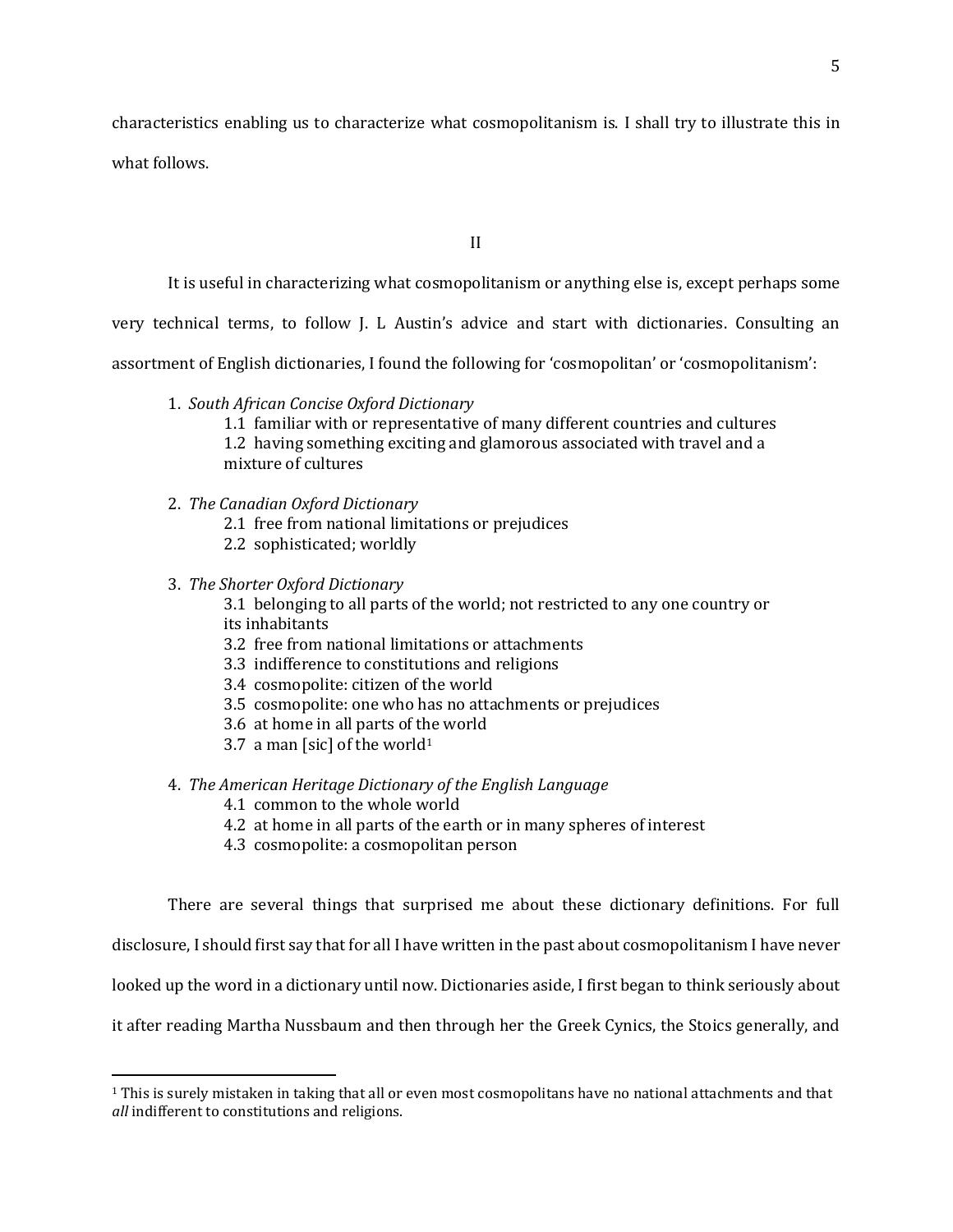most particularly the Roman Stoics, and later reading Condorcet and Kant's writings on cosmopolitanism. I shall call this 'classical cosmopolitanism' and I shall characterize it in the next few paragraphs.

What I mean by 'classical cosmopolitanism' is a universalistic moral and political point of view, a way of life, that articulates a view of life where human beings are taken, unless severely damaged as early infants or later, to be rational and reasonable beings who can, with luck, take a proper humanly oriented view of life. It is a moral view that among other things crucially takes it that the life of everyone matters and matters equally. Such a concern for humanity involves and crucially has as its deepest element a recognition that everyone is equally to be respected. Something that *should* normally show itself in how humans relate to each other. All human beings, at least potentially, are equally respect-worthy and all should be respected and equally so. That begins to show itself, or so such cosmopolitans believe, early on in infancy and more fully later in all but the most severely damaged human beings. There is deep within us a mutual concern and respect for all human beings. It does not take a *special* enculturation though sometimes, to some extent often, a special enculturation can undermine the rather common belief among traditional classical cosmopolitans that some commitment to humanity is universal. But the recent laws about homosexuality and transgender support the reality of this. So we have in societies white dominance over black lives. The Black Lives Matter movement did not rise out of thin air. And the recent equal respect for homosexuals and transgendered people did not either. Unfortunately, it only fragilely obtains even now. That all people and peoples are to be respected was ingrained into classical cosmopolitan belief. But, as a matter of fact, not everybody in every culture has such a belief. It is an exception rather than the typical. It was not a belief that the typical Roman had, the typical Inca or Aztec had, the typical slave owner had, the typical Papua New Guinean had, the typical Nazi had, the typical Taliban had, the typical resident of India or Pakistan or Syria has or the typical employers or their assistants have concerning indentured labor. These laborers in India, Pakistan and Bangladesh are brutally exploited.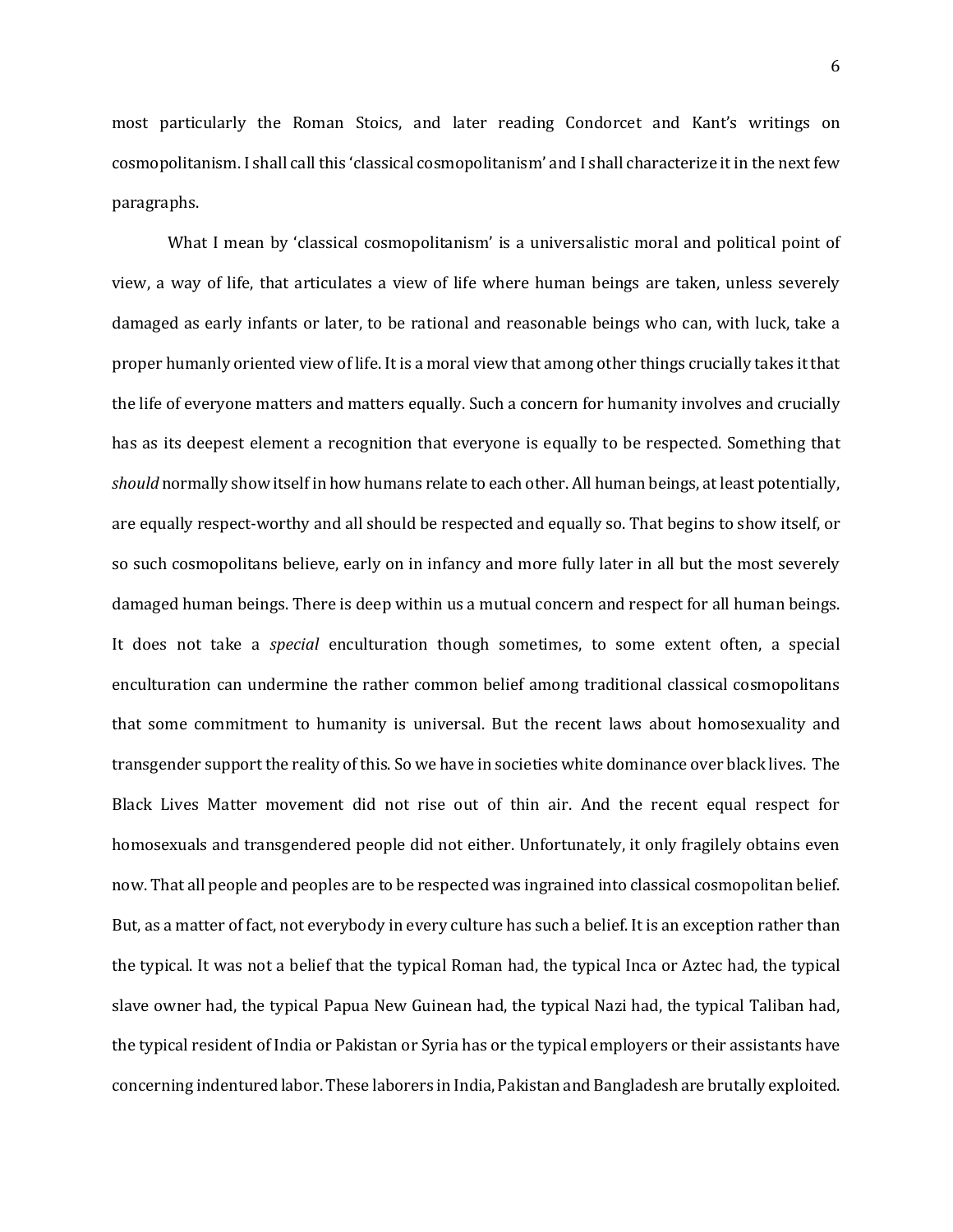It is sometimes an exploitation that comes to virtual slavery. This treatment, though usually not quite so savage, is frequent in many places in the world. This goes with a certain distinctive enculturation. But so does it for those who have a cosmopolitan attitude and a cosmopolitan orientation. But we have many different enculturations in our world. Many cosmopolitans, though not all, have little understanding of why they think and act as they do. However, that many people, some unwittingly, stand outside the cosmopolitan circle is evident. Think of G. W. Bush, Rick Perry, John Diefenbaker, Jean Chretien, Michelle Bachman, to say nothing of the spectacular Donald Trump. They are obvious political paradigms.

It is unfortunately very common to think, as not a few non-cosmopolitans do, that some people or peoples other than themselves are inferior to them. In southwest Michigan, where I spent part of the time growing up, a small immigrant group of Lithuanians were very prejudiced against the rather wealthier Dutch immigrants. And, I suspect, but do not know, that that dislike was reciprocated. In the settlement of the Dakotas (before there was a South and North Dakota), there was strife and on both their parts and conceptions of superiority and dislike between Norwegian settlers and Irish ones while they both remained united against the dwindling resident Native American Indian populations.

To give a case of unwitting anti-cosmopolitanism, consider the following. I remember in Apartheid South Africa a South African professor of mathematics, a much respected professor, thought of as being on the 'more liberal wing' of the Apartheid intellectual establishment, such as it was, telling me that he had never met a woman (white or black) who had much talent for mathematics. The implication was that neither blacks nor women, because of their race or gender or both, had such talent. This, if it showed anything, showed nothing about race or gender but a lot about a certain enculturation. Any more than that Luxembourgers score better at foreign language acquisition than Australians shows anything about race or gender but rather shows that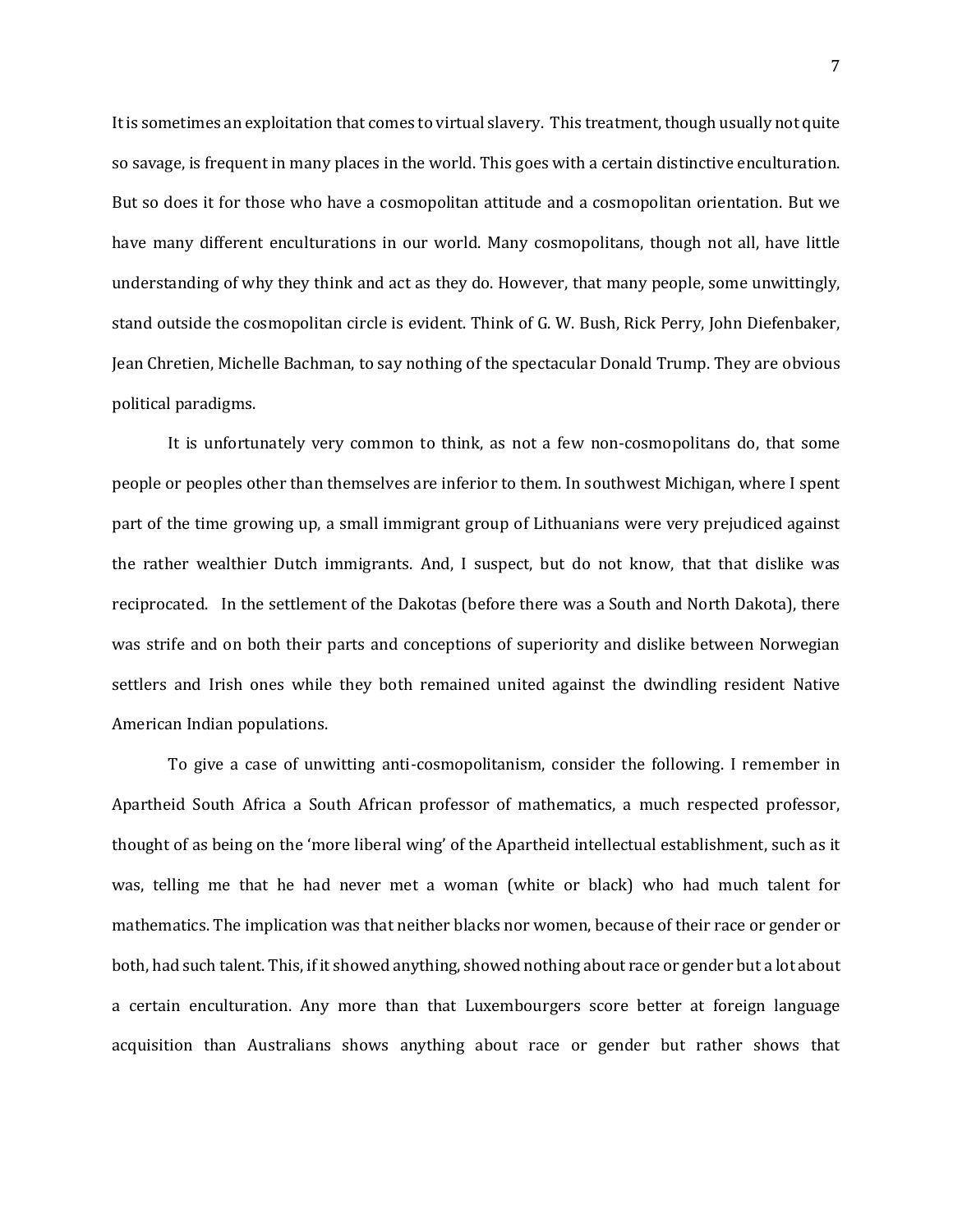Luxembourgers are better situated, better located, than Australians for language acquisition. We should not try to root such contingencies into race or gender or anything otherwise biological.

### III

I shall principally in Part Two rationally reconstruct classical cosmopolitanism and in doing so de-mythologize a Stoic engendered moral point of view. This will involve considerable rational reconstruction. But I shall argue that this is worth it. But it is important to keep in mind that the Greek and Roman conception is the underlying conception that gave birth in the West to cosmopolitanism. And this as extended in distinctive ways by Enlightenment perspectives of such different philosophers as Condorcet, Hume and Kant though they were rooted in these ancient conceptions and that they were in turn given contemporary articulation, though insufficiently de-mythologized, by Martha Nussbaum and Kwame Anthony Appiah. But it is important not to forget the classical roots of such a cosmopolitanism. We can also reasonably hope that Enlightenment values will similarly gain cultural ascendency. So this cosmopolitanism will just become part of what it is to take a moral and reasonable human point of view. But one does not have to be a Calvinist to regard this as extremely problematic. And it is also problematic that something like that will gain cultural hegemony. Particularly cross-cultural hegemony which is necessary for classical cosmopolitanism or for something like it to gain human purchase.

I should add rather parenthetically that Kant's writings on cosmopolitanism came to the attention of Kantian scholars only later in the day. Until recently, they were not even noted in Kantian bibliographies. Around 1950, I took a yearlong seminar on Kant. First we read the *Prolegomena* and then *Metaphysics of Morals,* then the three critiques, and finally *Religion Within the Limits of Reason Alone*. This was no doubt a far too rapid read. But the point I want to make here is just that no mention was made in the seminar of Kant's writings on cosmopolitanism or that through all his teaching career at the University of Koningsburg Kant regularly taught anthropology and geography as well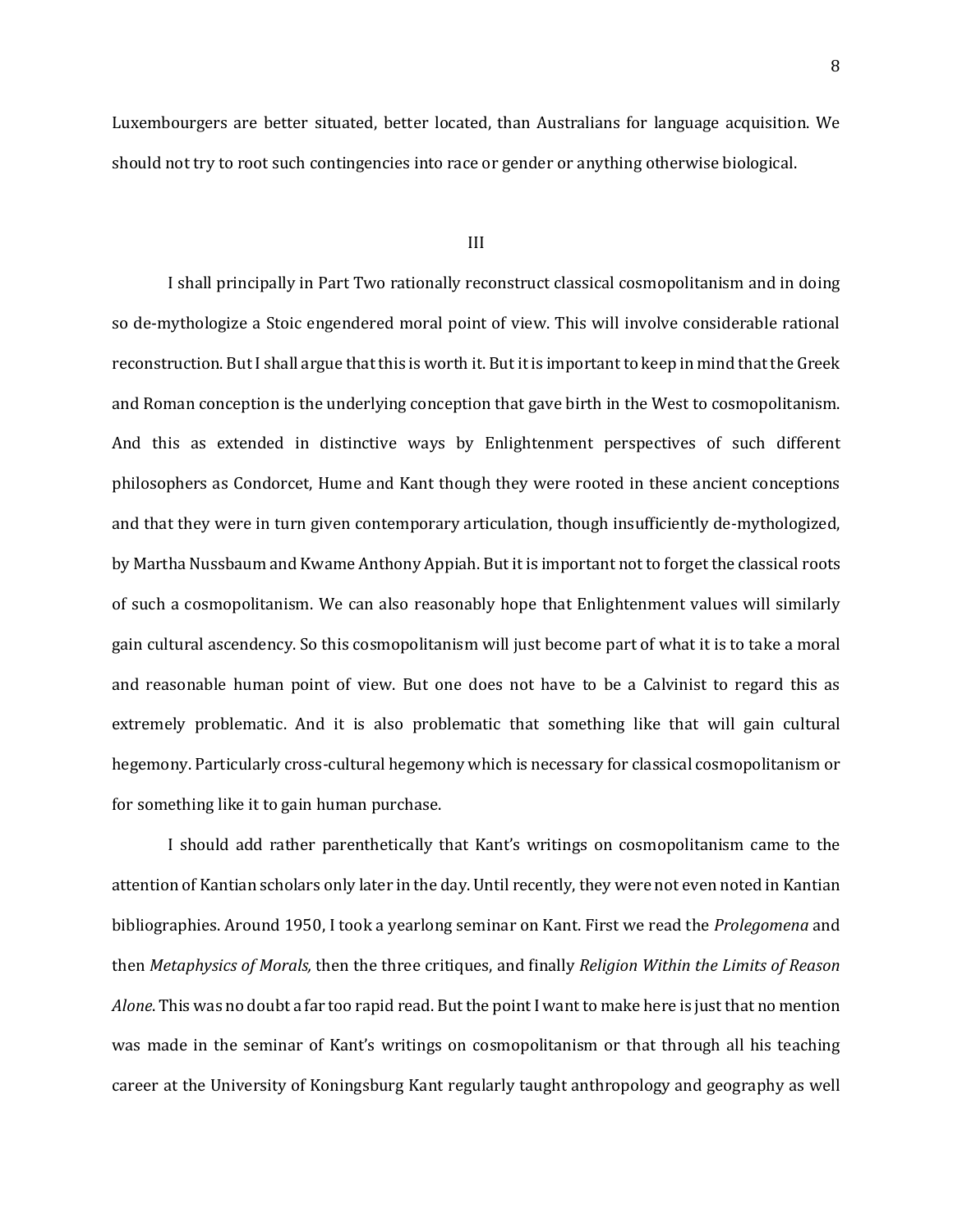as philosophy. I suspect the professor of the seminar I took knew nothing about this. (See David Harvey 2000, 191.)

However, much later my readings on cosmopolitanism (including those by Kant) made me think of cosmopolitanism as mainly what is now called *moral cosmopolitanism* with its political and institutional accoutrements and its account of human nature. This is the kind of cosmopolitanism, I shall argue, that is to be adhered to (Lu 2000, 244-67). My worry is that this is endemically utopian.

## IV

I have argued that cosmopolitanism has been and still is many different things. It has sometimes been an elitist view of the dominant and, not infrequently, the ruling class and of people with contemptuous views of the way of living and doing things of ordinary people. Understandably, Bolsheviks despised these cosmopolitans. These elitist cosmopolitans regard the lower class as an untutored ignorant class, vulgar and with a tendency to mob-life—what reactionaries call 'the low life'. Though such cosmopolitans are sophisticated so that they usually do not go on about it crudely Mitt Romney style. But they have contempt for the lower classes, though usually disguised (though I once heard McCain utter it in contempt of protesters). Their only concern for them was to keep them in good working order and feed them enough so they can work well at the work for which they had been trained. (Think of the German educational system of the 1950s.) But their care ends with matters like that. This is a well-known kind of cosmopolitan: sophisticated, often with mildmannered non-Trump like people who don't give a damn about the people below them except instrumentally. Though they don't go on about it. They include the upstairs-downstairs of wealthy British households of times not so long ago and for our time what Joseph Stiglitz calls the folks "Of the 1%, by the 1%, for the 1%" (Stiglitz 2011, 1).

Sometimes, by contrast, some cosmopolitans have had the view of other intellectual elites who even in their otherwise considerable diversity think that there is a rational and morally desirable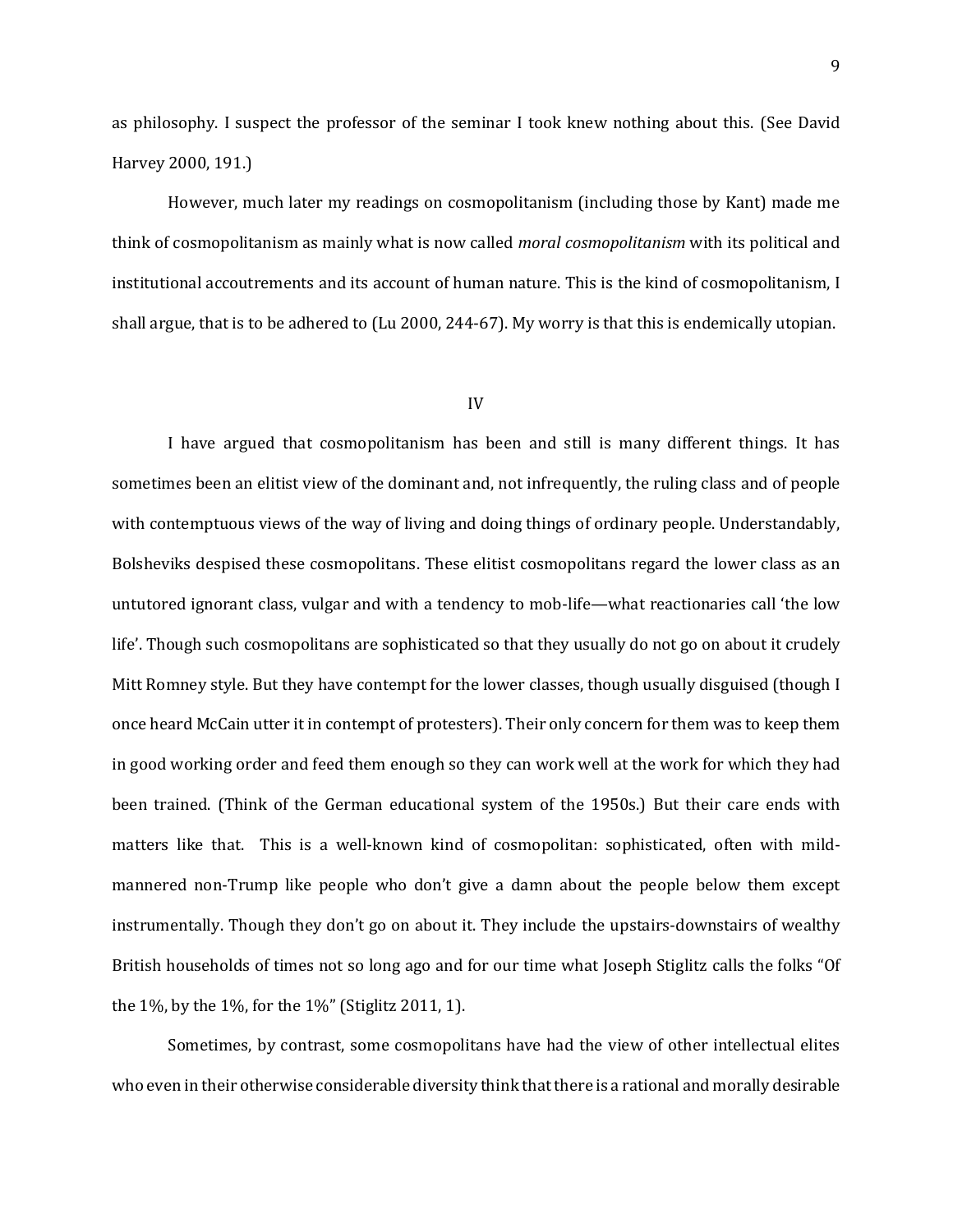kernel of belief and response commonly human that is recognized by all those elites that even with all their diversity all humans have or potentially have except in early infancy or when badly injured. This common humanity should be acknowledged and respected, but this common core does not entail or in any way justify the classical cosmopolitan's belief in human equality or at least approximate human equality. There are other cosmopolitans who believe there are those born to serve and those born to command, or if not born to should so command because of their special abilities and there are those who should serve. There are just those with different capacities and different abilities and their resultant different stations in life with its resultant duties. And it is important to acknowledge, they think, these differences when we order society. There are those with such an emphasis: not only F. H. Bradley but quite differently there was Nietzsche who believed so and in a strange manner proclaimed that there were those who were born to order. There were the 'higher men' who were born to do the ordering. It was not that Nietzsche was like the Nazis in believing that it was something racial. Something biologically attuned to race. But Nietzsche resolutely believed there were people with different capacities having something which entitled them their distinct and superior positions in society that those without them were not entitled to. There was, they thought, the Master Race, even though 'the Master Race' was not itself a race.

To put it at the extreme, there were couch potatoes and disciplined persons of genius. The former were just there to use when they were useful. Still, they had different entitlements and were deserving of different respect, or so some of those 'higher men' thought. It was the 'higher man' who was for Nietzsche always a man. Or was this a manner of speech? But it was this 'higher being' that Nietzsche deemed alone worthy of consideration. They were, it was thought, the cosmopolitan elite. This is not the cosmopolitanism that I would rationally reconstruct. But for Nietzsche, the elite and, in varying degrees, for others this was the cosmopolitan elite.

There is another distinctively different kind of cosmopolitanism stance which is deserving of reflective attention in a pro-attitude manner. Sometimes, again distinctly, cosmopolitanism is a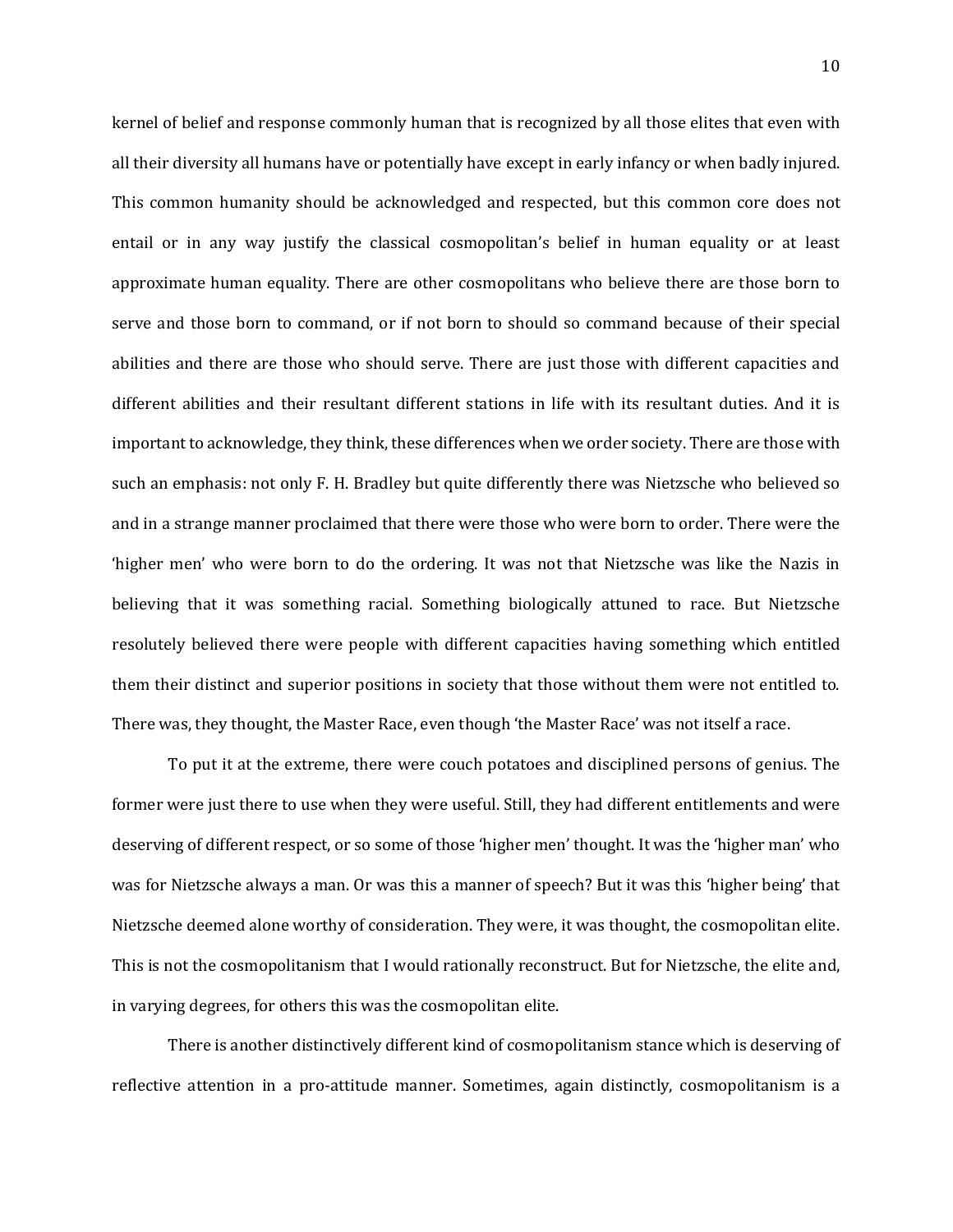morally indifferent view of another sophisticated group of people. They are morally indifferent because, concerning the various moral and other normative views of the various sophisticates, it is simply a matter of you pay you money and you take your choices. Moral matters are nothing to get exercised about. That, *such* cosmopolitans, such worldly persons, believe is how a truly sophisticated person will reason and view things. To think otherwise is to be naïve and Quixotically out of tune with reality.

When one is engaged in a society, such cosmopolitans believe, where for at least the persons who run the show, one should, at least outwardly, do what is the thing done in that society without any consideration at all of what their view is or whether there could be a right view or that one view among the views that follow such a cosmopolitanism is superior to another. Just take from the various things done, when you can, what would yield the more commodious life for you and your intimates and your friends free from all commitments to a way of life that concerns itself more widely with what is in the human interest. Even if that is something that can be ascertained do not concern yourself with that except where it is instrumentally valuable to your more limited interests. Don't concern yourself with whether we can attain a moral point of view. The thing to do is to be a person of good morals, not to be a morally good person. The latter is something that is very likely to be a moralistic illusion. Be reasonable and don't worry your head about that. Where there is a moral point of view that a principled person would have to take is something that as reasonable worldly persons we can and indeed rationally should ignore. Be sensible and don't worry your head about that. Do the most convenient thing. It is no doubt wise, prudently sensible, to look out for yourself, your intimates, and your friends. But a sophisticated worldly and cosmopolitan person will not widen that circle. Be sophisticated, stay loose and be uncommitted concerning yourself, at least out of prudence, only with what yields the most commodious life for yourself and those who just happen to be close to you. Don't be a Kantian befogging yourself into thinking that reason requires more than that. Being 'morally good' in reality is to be a person of good morals. To be, that is, someone who can fit into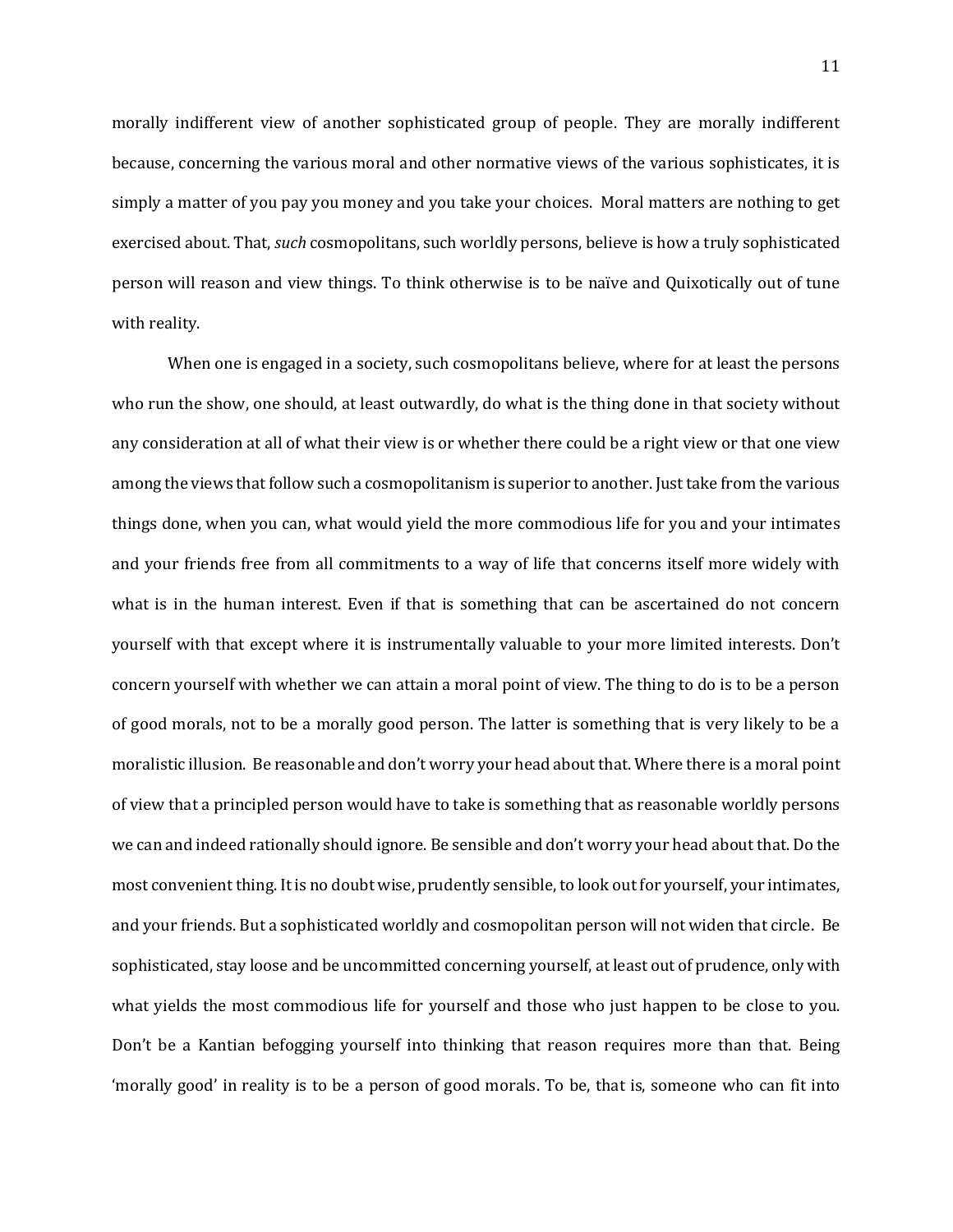doing the thing wherever you are. In Damascus as well as Detroit. Forget all this Kantian blather about being a good person. A person of principle. That is not the way things go, worldly cosmopolitans cynically think. To be a Kantian is to be captured by an illusion. Nothing like this is needed. Just go as comfortably as you can with the flow. Forget about being a morally good person. That is just to be caught in ideology. Be a worldly cosmopolitan that does not get excited about making our world better. That is just a fool's dance. Just learn such a cosmopolitan would say, if they would go in for advice, to get on in the world as commodiously as you can. That should be your aspiration. This along with staying loose should be your aspiration wherever you are. This should be the way to be at home in the world. That is an effete cosmopolitan's way. That is indeed a common way of being cosmopolitan. But it is not the way to be my kind of cosmopolitan or a cosmopolitan in the classical mode and it is certainly not Bernie Sanders' deck of cards. It is not a *humanistic cosmopolitanism.* The view I shall seek to rationally reconstruct is rather a relaxed cosmopolitan view of a way of rejecting such a cosmopolitanism.

Then there is the view that I have called the classical version of cosmopolitanism. This is a view that is both moral and political and that is as well institutional where we are to regard all persons as being of equal worth where every life matters and matters equally, where we are all citizens of the world, free of prejudices and with no practices which will *override* the practices and the universal norms of citizens of the world. It is the view that I argue for as a rational reconstructed form of the world. I seek to make it something that is not a utopian illusion. It is utopian but, if it is worth holding for, it is not *merely* utopian. That a sound case can be made for that is not at all evident. For someone who is *just* a neutral observer of the world, they might very well be very skeptical.

There are many kinds of such cosmopolitans: anarchist (socialist or otherwise), nonanarchist socialists (Marxist or otherwise), anti-capitalists wary of both socialism and anarchism, center leftists principally social democrats, social liberals who are less leftist liberals than the social democrats, communitarians, and non-communitarian conservatives. Among this varied lot there are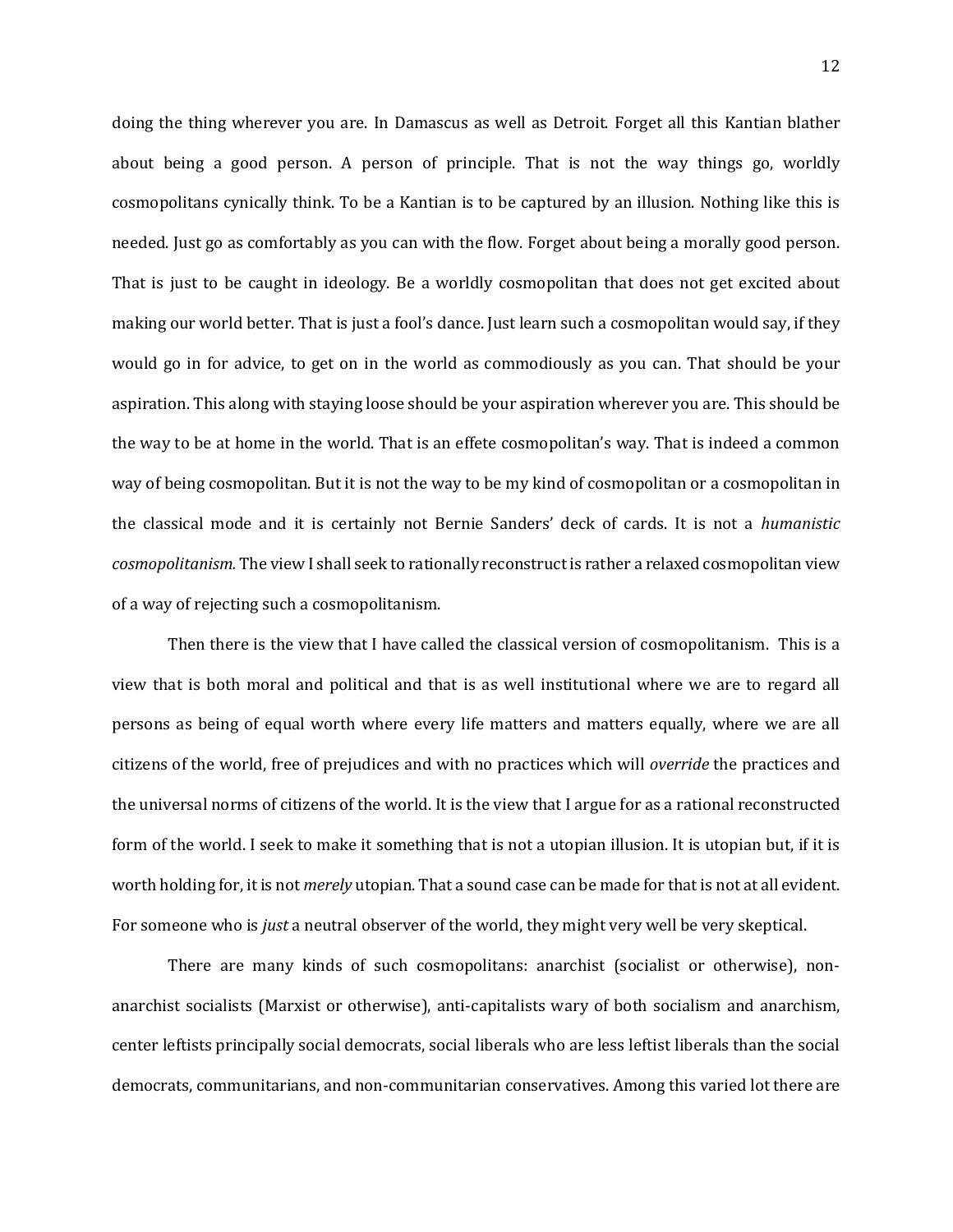liberal socialists such as Rawls, anarchist socialists such as Chomsky, straightforwardly Marxist socialists such as Isaac Deutscher, individualist anarchist-leaning conservatives such as John Gray, conservatives such as Oakshott, and Thomists such as Jacques Maritain. There are all sorts of mixtures that do not fit comfortably into my classificatory categorization. But there is no reason to scratch any of them out of such a cosmopolitan categorization.

Remember David Harvey's remark that I quoted at the beginning of this article. Harvey points out that cosmopolitanism has been taken by many to be a unifying vision for democracy and good governance. But Harvey is right on the mark when he says that "cosmopolitanism has acquired so many nuances and meanings as to negate its putative role as a unifying ethic around which to build the requisite international regulatory institutions that would ensure global economic, ecological, and political security in the fact of out-of-control free market liberalism" (Harvey 2000, 529-64). That is something I shall be very concerned with.

## V

We should now go into the tangle that is cosmopolitanism. Cosmopolitans have *usually* been from the liberal center. But there has been a considerable number from the left and from the leftleaning center. There have been a few conservatives as well (Burke, Oakshott, Hayek, Kissinger, Nozick, Friedman and Elliot). There are even fascist intellectuals who are cosmopolitans, e.g., Carl Schmidt, Richard Strauss and Ezra Pound are prominent but very different examples. There are, moreover, some politicians who in some ways are cosmopolitan and in some ways not. Obama, Kerry and the Clintons are all highly educated, sophisticated, world travelled, but they also go on ethnocentrically about America's superlative greatness. If they really believe what they are saying, as they might not, and are not just saying it for propaganda purposes, it certainly is a mark of ethnocentrism on their part that is incompatible with cosmopolitanism, however conceived. Obama routinely carries out target killings to such an extent that Cornel West believes he, along with some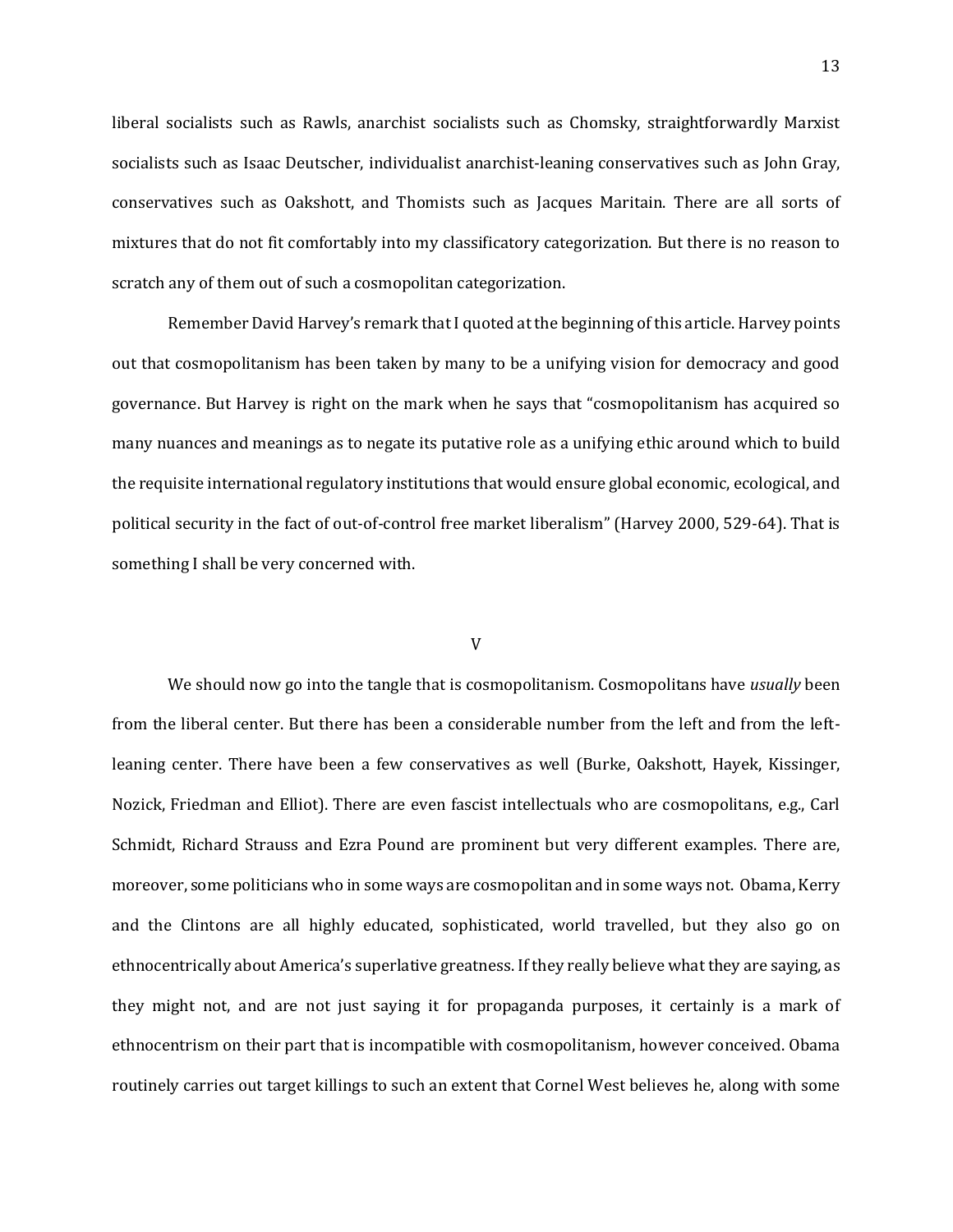recent illustrious predecessors, should all be tried as war criminals. This is not in accord with classical cosmopolitanism, though it is with varieties of cosmopolitanism and paradigmatically so with the cosmopolitanism that Henry Kissinger and Carl Schmidt are charter members of.

Cosmopolitans of the moral and classical sort should not accept or yield to either snobbish or amoral cosmopolitanism. 'Snobbish cosmopolitanism', though not under that label, comes trippingly on the tongue for many with strong tastes and distastes and from some people with strong and rather inflexible beliefs about what should be done. Even for people who in a cool hour acknowledge, perhaps ambivalently, this inflexibility in themselves. Yet even when they realize or suspect in moments of clarity that a belief of theirs is rather dogmatic, they usually remain in a state of denial. That notwithstanding, their inflexibility is still strong. It is hard to dislodge or dissolve these strong and inflexible beliefs, or even to come to get their holders to question them. It meshes well with their engrained sense of superiority that is common to many of those fortunately situated recipients of a good education and living in a reasonably protected environment and living a reasonably secure life, including one that is economically secure. And it can also fuel, though irrationally, their self-images. However, if they are at all reflective, they will realize that along the way many of them, very likely many, had some free rides. What I am talking about here can be seen in the attitudes of particularly some undergraduates as well as graduate students of elite universities and some of their professors. But they are not alone.

# VI

I am committed to a rational reconstruction of classical cosmopolitanism with its distinctive moral conception of human relationships. However, for all of the widening of my sympathies I find, for example, it hard for me not to react with distaste and disdain to most rap music. Some of it, I am told, has sufficient challenging political thrust to somewhat compensate for its manner. Yet it has a manner, though perhaps not the matter, which I continue to find distasteful. But cosmopolitan people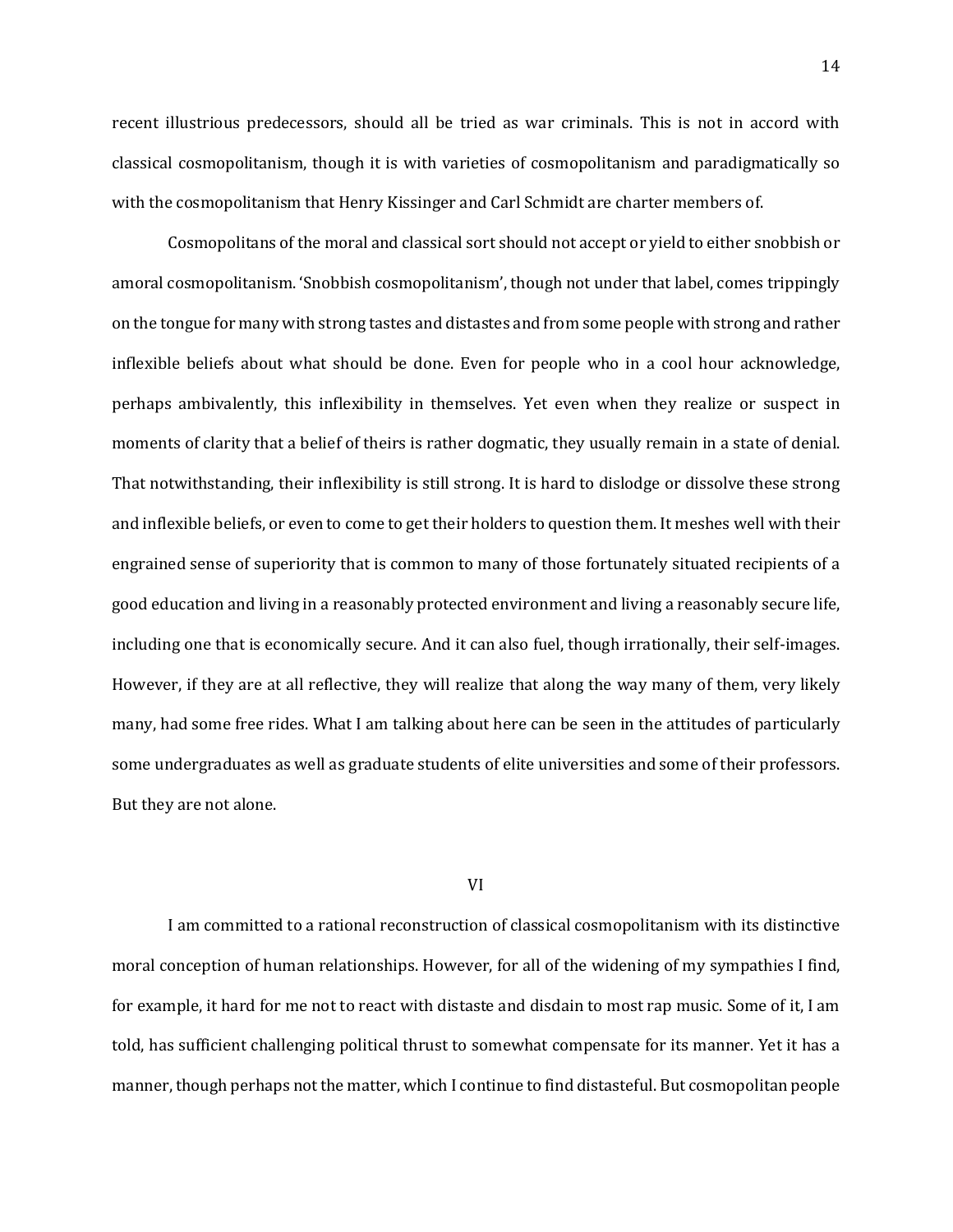of the sort I defend should not react so. I still can't help but feel that an attunement to such music is a mark of inferior taste and sensibilities. The very liking of it reveals, so I *feel*, inferiority. But is this not ethnocentrism on my part and in effect anti-cosmopolitan? I similarly feel it is another mark of inferiority to be extensively tattooed. Any tattooing evokes mild displeasure in me. However, I do not feel that way, perhaps inconsistently, about Polynesians of past times and places but only of my tattooed contemporaries. To be told that tattooing helps give some of us a mark of identity does not mollify my feelings, though it does add a little somewhat to my understanding. I feel similarly about people who routinely wear their caps indoors.

I seek, unsuccessfully, not to find such things distasteful though successfully not to react in a noticeably negative way to them. After all, it is the tattooed's own business. It is not skin off my nose, though I will indeed find such tattooing distasteful. I wish these things would disappear, but that is another matter. I would not for a moment try to legislate or otherwise enforce their disappearance, though I wish rap music would pass into a soon forgotten musical history and tattooing would become a thing of the past. And that people would stop talking so loudly in cafes or restaurants.

I am even more disgusted by bullfighting and I would ban it where it is legal if I could. But I would ban it because it is cruel, as were the Roman gladiatorials, not because it is vulgar or because it tends to bring out bad sides in people. There are a lot of things, professional wrestling for another example, that do that we should not ban or try to, but only hope they will eventually totter off the stage to be seen and heard no more. Cosmopolitans, as well as others, including snobs, should just learn to live with them and hope for their peaceful and untrammeled demise. If there could be *ersatz*  bullfighting where they 'killed' artificial bulls, I would find it vulgar and bringing out bad sides in people. But not try to ban it. I am also offended by people who shout on the street without good reason or by people who talk loudly in a restaurant or café or who spit on the street. I also, as I have remarked, find distasteful, indeed downright vulgarly ugly, people who have great portions of their bodies tattooed and on plain display. Am I prejudiced against these matters and against people who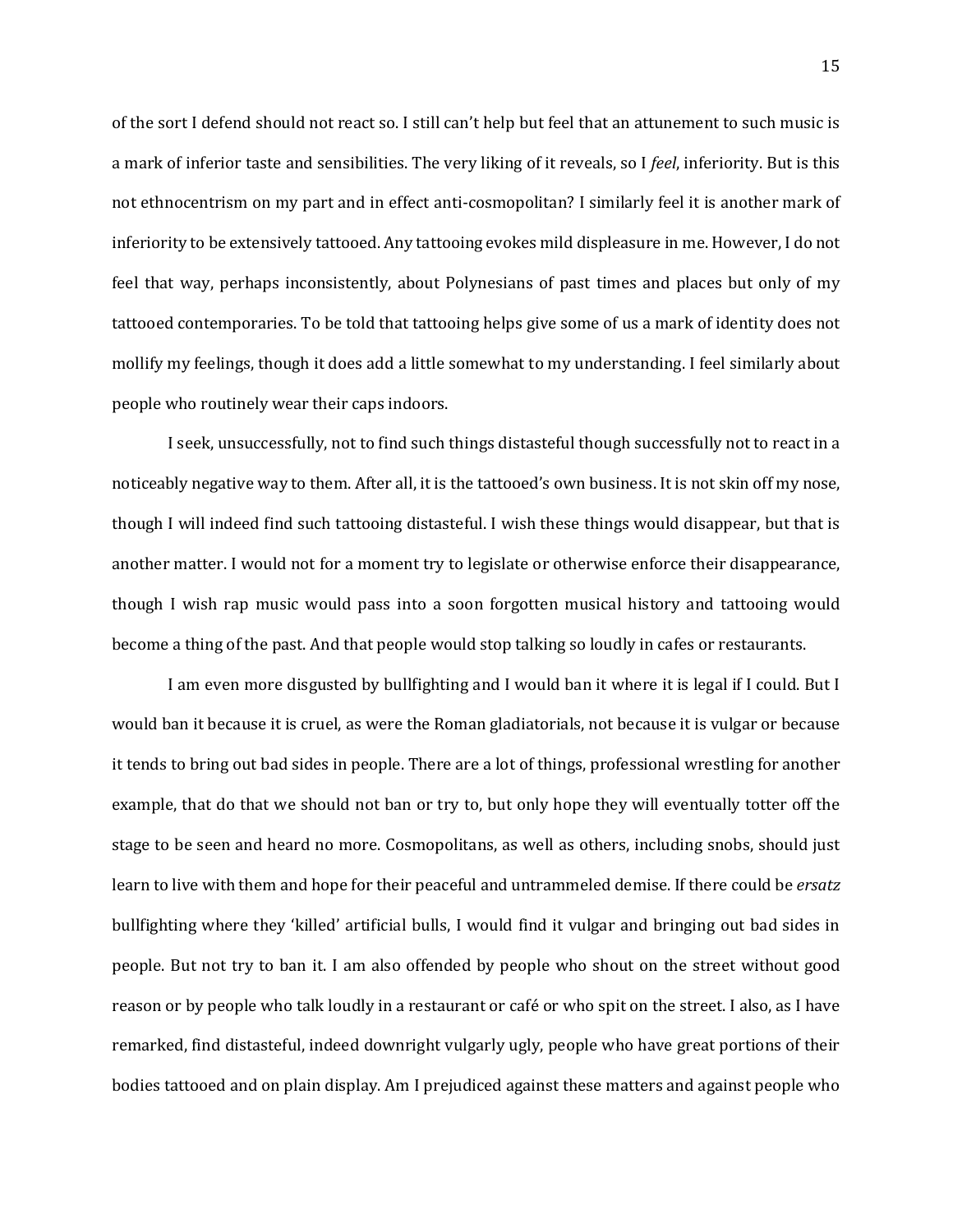engage in them? Am I being ethnocentric about such things? Probably I am in some ways ethnocentrically snobbish here, but I certainly would not advocate laws to stop them or for me to display in any way my disapproval of their behavior. And not out of fear of being punched. Indeed, I would firmly resist laws which seek to prevent them from so acting. Let them be tattooed from head to toe if they so want, but not to try to force others to do likewise. I hope the fashion will die out. This seems to me the properly cosmopolitan reaction.

I think it is a good thing that there are laws restricting where people can smoke but not laws banning such things as I have listed above or things that bring out the 'bad sides' of people that do not hurt other people such as driving while using cell phones. Moreover, I would never show my distaste and disapproval of such non-harmful things. But I do not take 'bad sides' as to be purely emotive or subjective and I would not ban such spectacles though I would privately deplore them and continue to find them distasteful. Probably boxing and fighting in hockey bring out bad sides in people as well. One only needs to watch an audience at a boxing match or at a professional wrestling match to see quite clearly that it does. But it would be still more harmful to try to ban these things, though bullfighting and cockfighting should be banned. The cruelty to animals settles things here. Many things are distasteful, indeed plainly vulgar, and should be regretted but not banned. I do not want to be Kant's grandparents or a character like Michael Kolhaus in Kleist's novel with the same name.

There are always people who will not warm themselves around the tribal campfire. More in some cultures than in others and there are others who are out of step with aspects of their culture as I was when I was twenty years old on a merchant ship in the Pacific during World War II when the United States dropped two atomic bombs causing great misery and destruction on Japan. When we shortly afterwards heard about it on our ship and heard about the end of the war, my mates celebrated. Somehow I sensed in spite of my youth and naiveté that what happened was very wrong. I was glad that the war ended but not at the expense of such bombing. When I gave voice to that, I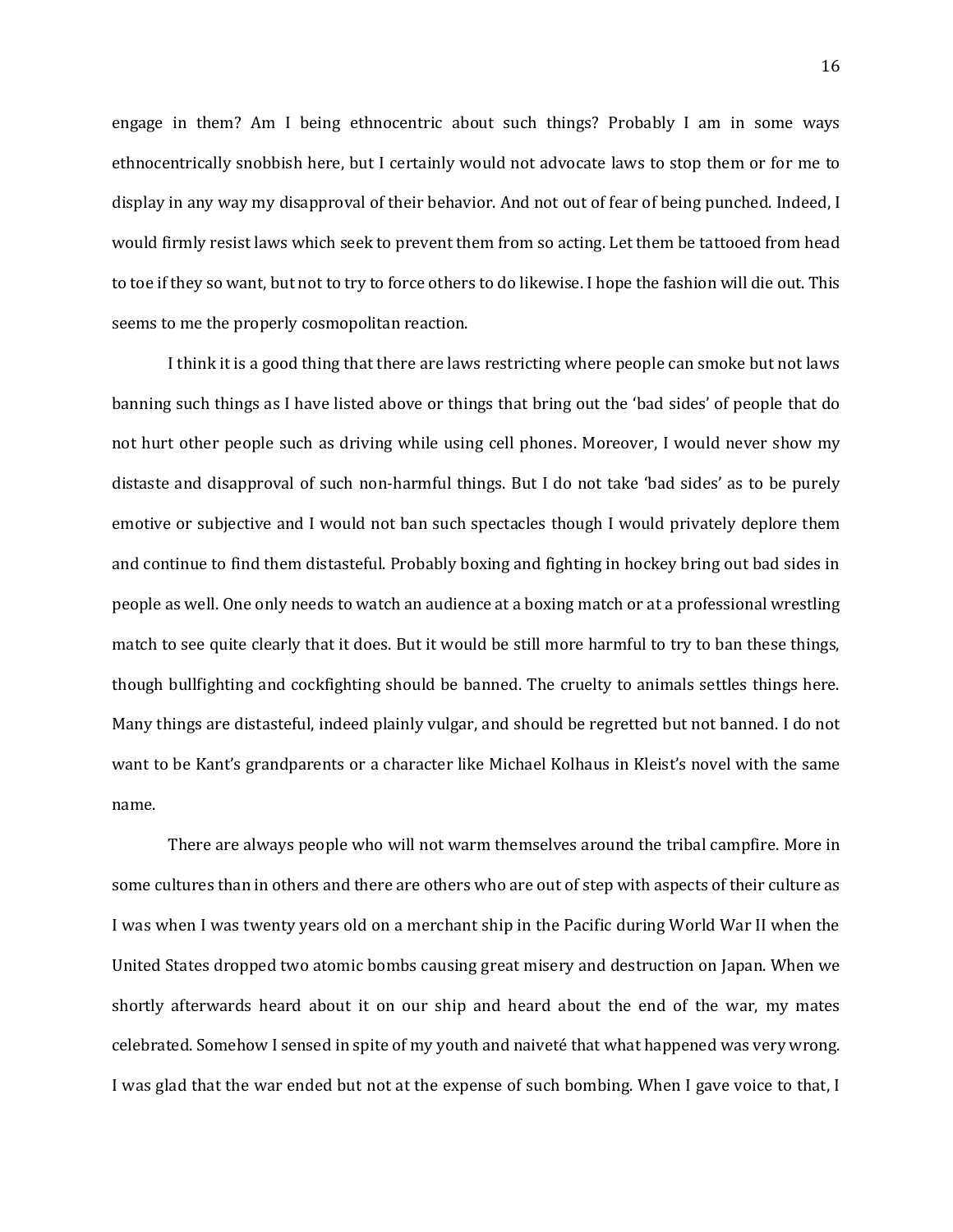was thoroughly ostracized on the ship. Like my mates, I wanted the war to end and was glad to see it was ending but certainly not in that way. I was as much as my shipmates concerned and desirous that the war should end. I was glad to see that it was ending but not with such momentous killing and destruction as that. And, as I learned rather later, that it was on the way to ending anyway and would have though not quite so quickly, but rapidly anyway and without that atomic nightmare. Despite the propaganda the atomic bombing was quite unnecessary. The Japanese were already practically on their knees.

However, at the time without that later understanding, I was in my rejection and reaction utterly alone on that ship. Later, I learned that I was not alone, though not until much later that we dissenting few were still in our rejection a tiny moral minority. But moral issues are not vote issues and are not legitimately decided by numbers. What is right and wrong is not determined even by how a vast majority thinks. Majorities, even vast majorities, may be mistaken, though we should, of course, think twice before we stand alone or even nearly so. As history reveals, that can be the thing to be done. Subsequently we have been grateful for such stand aloners. That has partly marked our progress but not always. Majorities, even vast majorities, can be mistaken. Our history is marked by stand aloners who have advanced things for we humans, often at great expense to themselves. But we have had our share of misguided fanatics or cranks or nuts as well. *Sometimes* it is utterly mistaken and arbitrary to stand alone. Sometimes it is a dogmatic fantasy. Still sometimes the stand aloner is right.

There is no algorithm anywhere concerning moral matters but, that notwithstanding, what the people believe on occasion is not always right or always to be accepted. This does not justify individualism but it does not justify majority-ism or mass-ism either.

How do we decide who, if anyone, is right? We decide it when we can discover it at all by getting our beliefs into wide reflective equilibrium. But the ancient Romans and we have very different wide reflective equilibria as we do as well with the Incas and the Aztecs and so on in many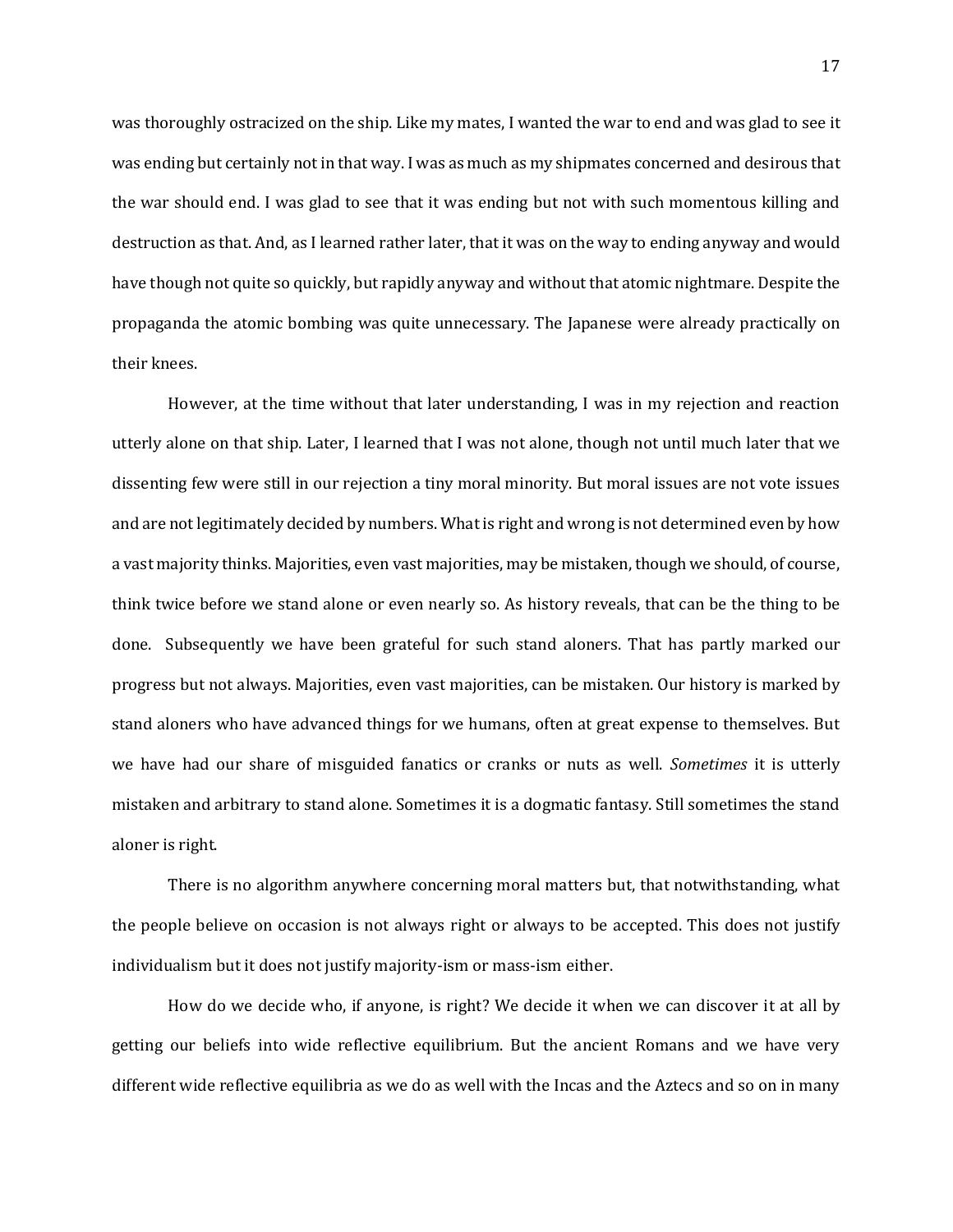places in the world and over history. Because something comes later doesn't automatically mean it is better.

### VII

Is there much prospect of gaining a worldwide cross-cultural wide reflective equilibrium? Do we not just have what in effect are different wide reflective equilibria—sometimes very different with no way of non-arbitrarily deciding their relative adequacy? And will a contemporary cosmopolitanism, if it is on the mark, not just have to live with that? People will make different judgments, *sometimes* reflectively and judiciously, but that is all they are: different judgments and there is no wide consensus on which, if any, are taken to be the right ones or the best ones. There is no way of finding some super world-wide enclosing wide reflective equilibrium which would be the universal wide reflective equilibrium overriding all others including all the more local particular moral judgments or stances or normative orientations. This includes considered judgments. We have no Big Other, as Jacques Lacan liked to say. That certainly at least seems to be so. If we do not have such a universal Archimedean point, can we have, except as a bit of mythology or ideology, a worldwide wide reflective equilibrium? A universal perspective?

It is difficult, perhaps impossible, to find non-arbitrary clear criteria for what is acceptable and what is not here. It is often obvious how snobbish-type cosmopolitans will act when they take cognizance of this. They will continue to act as I have described and without guilt, self-reproach, ambivalence, or even, at least usually, self-questioning. But what of my kind of cosmopolitanism, the cosmopolitanism that I think should be defended and rationally reconstructed? What will such cosmopolitans say about such things as I have just talked about? And there are many others like them. Will they properly count as cosmopolitan or not?

We have trouble over such matters. When, if ever, have red lines been crossed? Where a human practice is common, should we always approve of it where we are part of the society or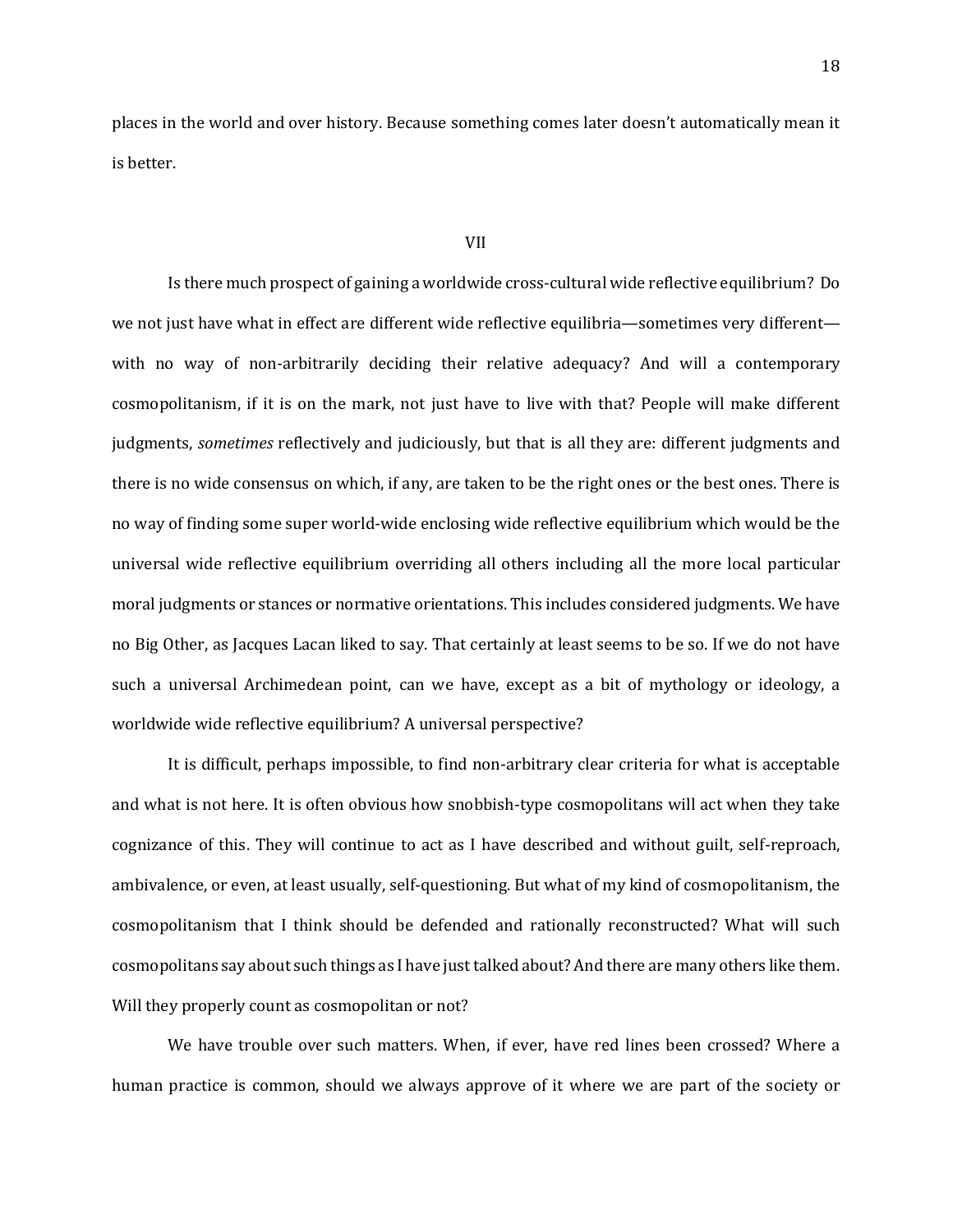societies in which it is practiced or where we habit even briefly in a society except as liberators of a society that has brutalized its own inhabitants or others? History bedevils us here. Examples abound where practices are extant that should be changed or abandoned. *That* we should always do the thing done and in accordance with the existent practices seems to be clearly wrong. To take an example, the practices following a trend common in many cities that are rather corrupt that were followed by the recently (2012-13) deposed mayors of Laval and Montreal have been widely seen as scandalous. They city of London in the UK is even a possible example. Yet they were and still are widely tolerated. The same thing though vastly more extensive in Brazil with most of the official of its political parties were involved in corruption. They have in Laval and Montreal been routine for a considerable time. They became embedded in their political practices. That this is pervasively and for a long time so does not mean that we should not stop them or even that we cannot. That they are just forms of language that are forms of life that are in these and many societies does not mean they are uncriticizable. They are criticizable and we should criticize them. They are situations, many situations, where we should not go along with the thing done. It all depends on the situations, though never without being prepared to in particular instances break or partially break with that. Think of the trigger-happy police vis-à-vis the police in the United States. Black lives matter. Still, that we have established practices concerning policing is crucial. But they should be not only reflective but critical and knowledgeable. That is scant on the ground now. But where do we stand in aligning ourselves concerning that? We must recognize that we cannot get along without practices. How and in what way should we be critical?

That there are corrupt mayors who are democratically elected does not matter. No one should be above the law, though in practice many experience by way of criticism at best only a little finger tapping. Law brushes them lightly. And sometimes not at all. This, of course, is not only true in Quebec but routinely almost everywhere. To take an extreme but exemplary case, consider the grossly corrupt high political leaders in Pakistan. Or remember that the late non-lamented Adolf Hitler never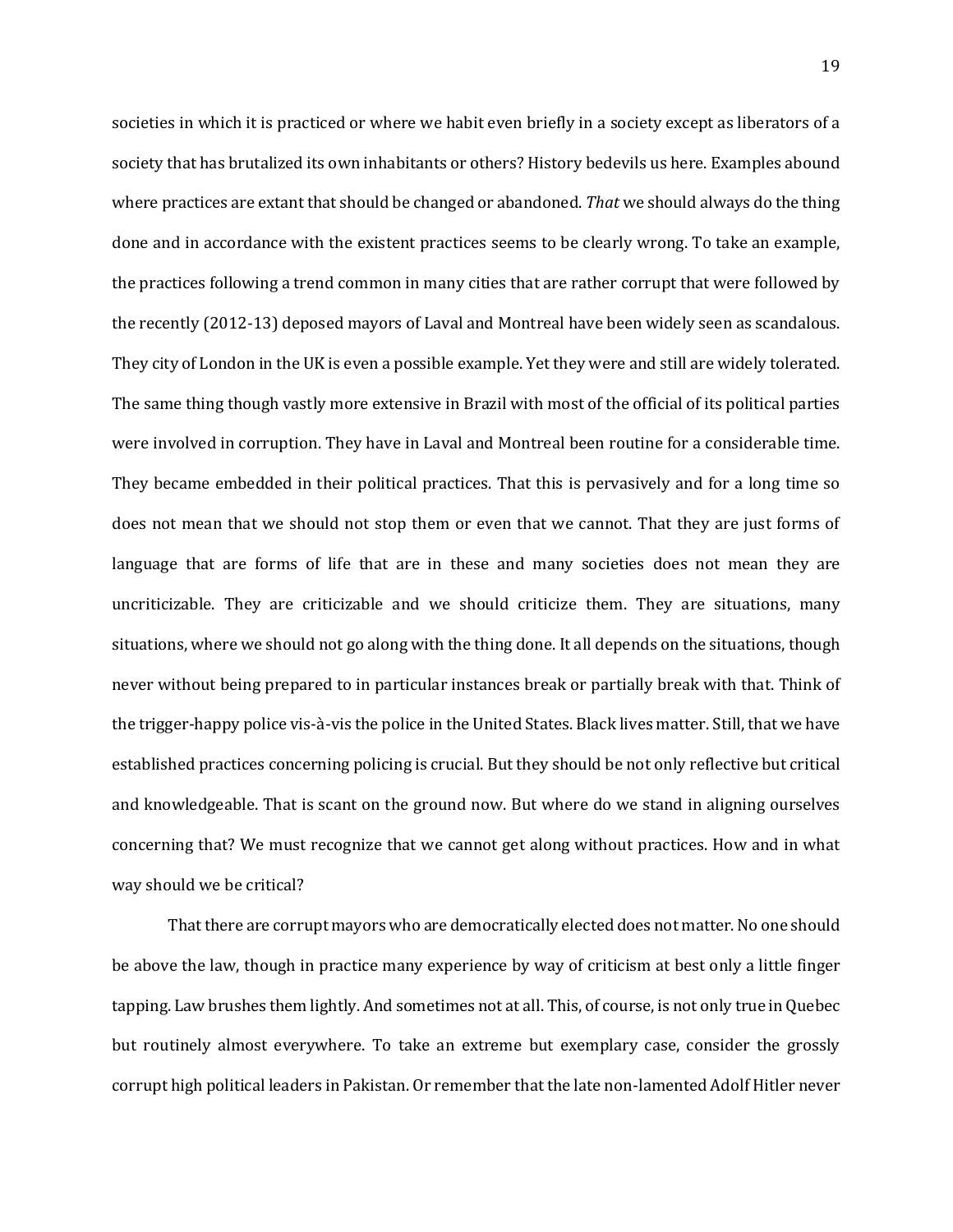paid his taxes. Or consider, to take some different sorts of examples concerning deeply embedded social practices of some ancient complex societies, the Incas, Aztecs, and Romans. The Incas decapitated perfectly innocent people in ceremonial religious practices and ostentatiously displayed their severed heads and their priests ceremonially drank their blood. *Their* considered judgments were in accordance with that. Indeed, they proscribed these matters. They were standard religious moral practices in Inca-land. The Aztecs engaged in similar practices of horror and the much popularly loved Roman gladiatorial practices matched considerably well with the considered judgments of most Romans. It was there a doing of the thing done and it matched what was in effect their considered judgments in their wide reflective equilibria. Was it that their equilibria were not wide enough? Or that they did not know enough? *If* they had gained universal consensus would that be enough? Not everything that is practiced should have been practiced or should be practiced. Not all deeply embedded practices are morally acceptable. Not even those that have been or are practiced should have been or should be practiced. The Nazis are only a relatively recent very extreme case in some respects matched by Stalin's society. Milder versions are not uncommon, though much less taken notice of. We not infrequently find them in our backyards. Think of the late Ku Klux Clan and its hangings. Or think of its children and grandchildren such as the White Supremacy Movement in the United States and its attempted alliance with Donald Trump. Think of Golden Dawn in Greece. Think of what is now (2016) going on in Syria, Saudi Arabia and Yemen with Obama sometimes settling down with them with his nice moral rhetoric.

We cannot, wherever we are, avoid all reliance on the doing the thing done, including reliance on their considered wide reflective equilibrium in moral matters, including normative political or crucial matters. This may come to a near *universalization* of the maxim 'When in Rome do as the Romans do'. Do you mean accepting their gladiatorials? Think of the anti-Nazi Germans during the Second World War living in fear and trembling and out of fear with obligatory portrait of Hitler hanging on their living room walls. We should be careful with the maxim 'When in Rome do as the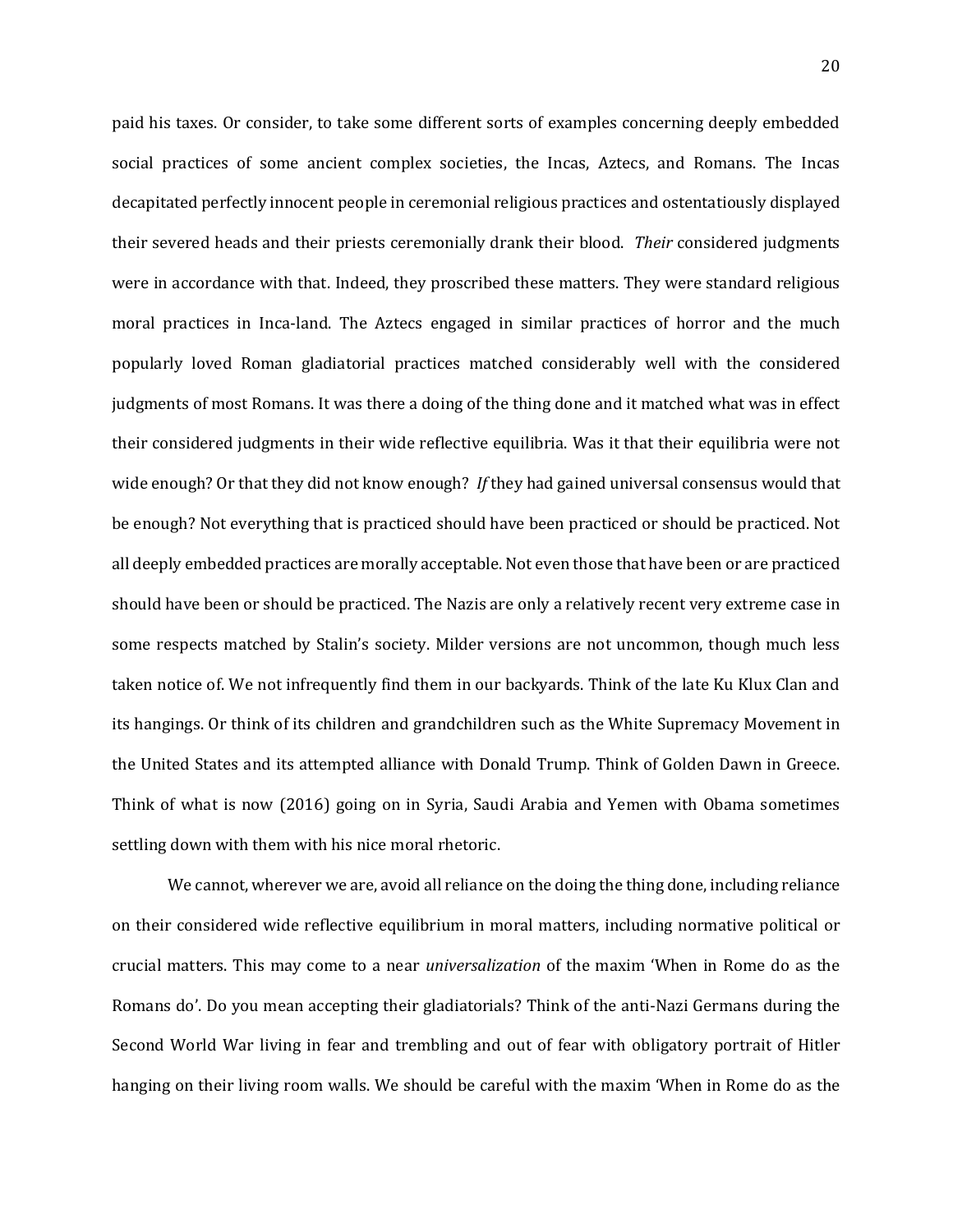21

Romans do'. Should Obama when in Saudi Arabia accord with what the Saudis do? It is one thing to do the thing because you regard it as right; it is another to do it out of fear. People can despise the society they live in and still live there. This regularly happens.

Rawlsian sophistications of appeals to considered judgments winnowed by wide reflective equilibrium help a bit (Rawls 1980; Nielsen 1993). But in such winnowing out, if something is to come of such a thing, heavy emphasis must be placed on how we ascertain appropriate considered judgments. And there needs to be an ascertainment of which they are. But there we are beleaguered by cultural diversity and historical contingency. Do we have in such an appeal to wide reflective equilibrium success for cosmopolitanism so that it has been shown to be the only rational and reasonable option that we have? It is difficult not to be in accord with that. What more do we need? Is classical cosmopolitanism or its rational reconstructions the only reasonable morally adequate game in town? Worldwide or in the West or anywhere? How do we, if we can, free our equilibria, even our wide reflective equilibria, of ethnocentricity, or at least some of it? And, *assuming* it can in some way be approximated, is it necessary for a cosmopolitan ethos to be a reality? Are contemporary Greeks more reasonable and more cosmopolitan than their ancestors? Should we not say in some respects yes and in some respects no and that there is no uncontested answer, everything considered? Many of we Westerners tend to think that we denizens of the West are more reasonable or at least have more adequate worldviews and a better social morality than our ancestors, particularly our ancient medieval ancestors. Some of us even think that our views are clearly superior to our other enculturated non-Western others. Once, I have been told, a distinguished Western philosopher was asked what he thought of the philosophy of the East. He answered that the only light that comes from the East is in the sun. I hope that is apocryphal; it is clearly ethnocentric. Can we, if we can be informed and toughminded, do anything more than sing a song of adaptation about in some fundamental respects about the thing done in our own society? With a yes in some respects and a no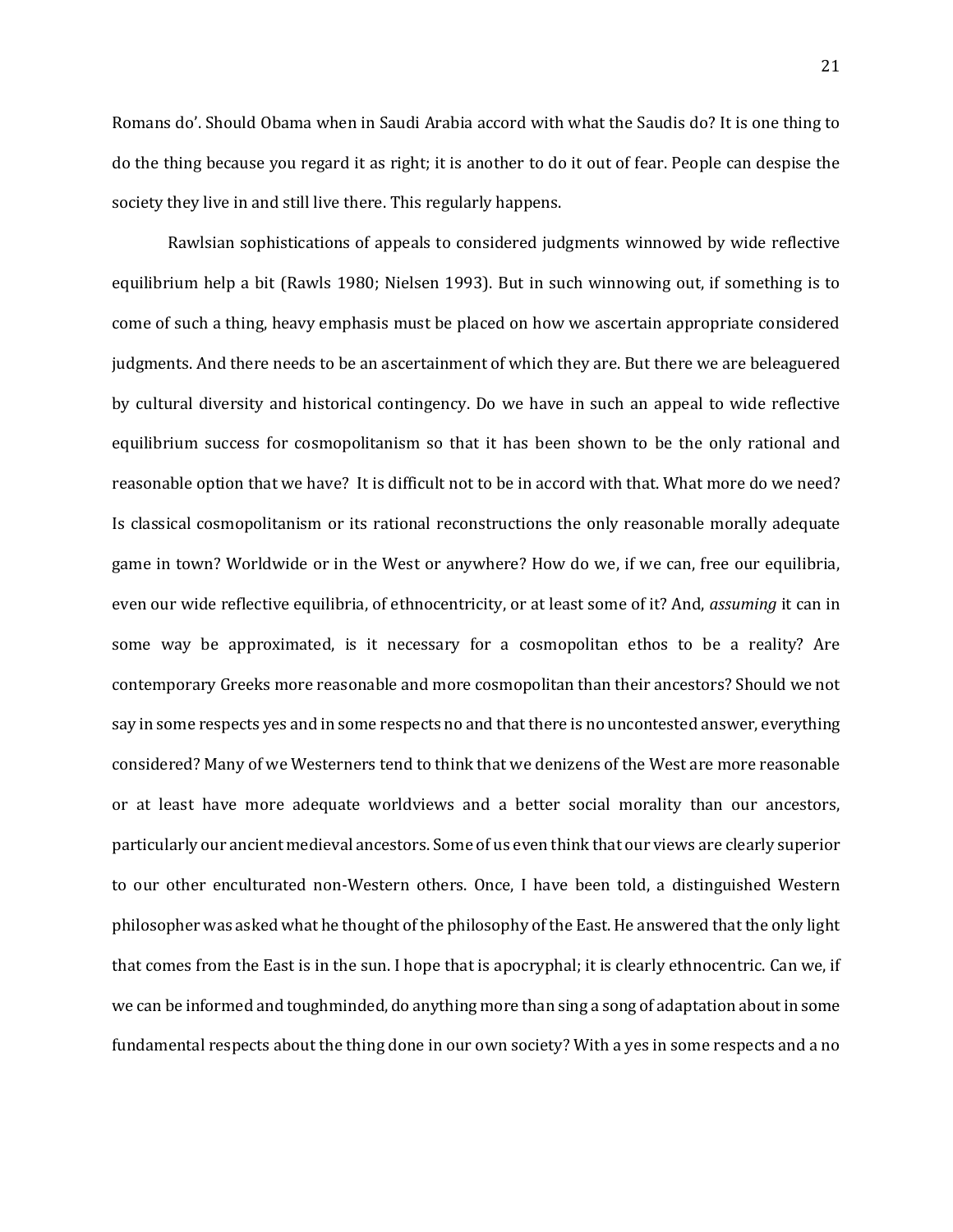in others. There is no everything considered answer. But are there any sound grounds for proclaiming moral progress?

If something like this is so and if what I have said about the necessity of appealing to considered judgments in wide reflective equilibrium in social moral institutions is also so, then if such a cosmopolitanism is to obtain as more than a dream we need a *worldwide* Archimedean point, a *global* wide reflective equilibrium, in the saddle. But isn't that just a utopian dream? It certainly seems that we have at best to settle for wide plethora of reflective equilibria with their sometimes various considered judgments. But does this not doom cosmopolitanism? Even a rationally reconstructed one seems doomed. And is not this so?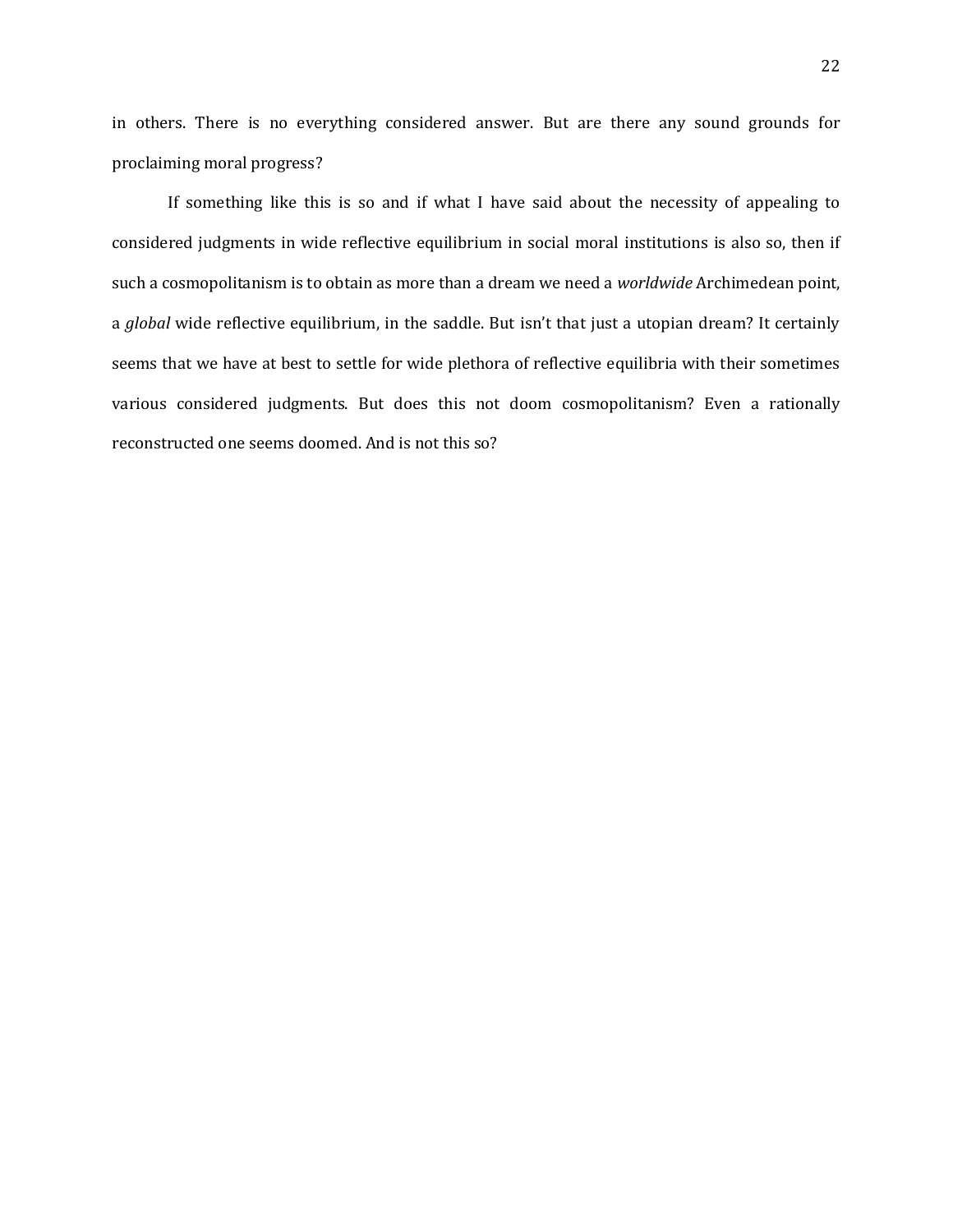## **Part Two: Cosmopolitanism and Reality**

I

Cosmopolitanism that we have has scant empirical anchorage. But that does not mean that it is impossible. Moreover, it is mostly utopian. It can be de-mythologized but only at the price of it being made utterly utopian. Can we reasonably hope that the historical tradition of cosmopolitanism with its enlightenment values and orientation will gain traction as time goes by? Will the number of one-worlders increase? Are we on the way to getting decent societies in a decent world? It certainly doesn't seem so. Still, neither Chomsky nor Glen Greenwald, both of whom are anything but starryeyed, are despairing, though they see, rightly I think, that climate change threatens us with doom. But they have some reasons for optimism even with our world of horrors. We also have Sweden and Norway and broadly the rest of Scandinavia and the Netherlands. But the UK and the USA, plutocracies that they are, are not wonders to be admired. We humans may not, if we vigorously use our intelligence and non-evasive determination, drive ourselves to extinction and a world of horrors. But we shouldn't bet our ranches on it. There is still a chance though day by day things are closing in on us.

Those of us who do not ourselves live in a world of personal horrors, or not yet, should take a non-evasive look at much—indeed very much—of how things go on in the world. Even in Europe. Look at Hungary, Austria, Poland and look beyond Europe and look as well at Turkey, Egypt, Saudi Arabia and Yemen. To say nothing of the Central African Republic, Syria, Iraq, Afghanistan, the Sudan (North and South), Bangladesh, Pakistan, India, Nepal, Ukraine, Russia, China, Australia, Israel, Thailand, Myanmar, Canada, Indonesia, the United States. Though often in different ways, none of these places are places to sing about, let alone praise for their greatness. All of these places are places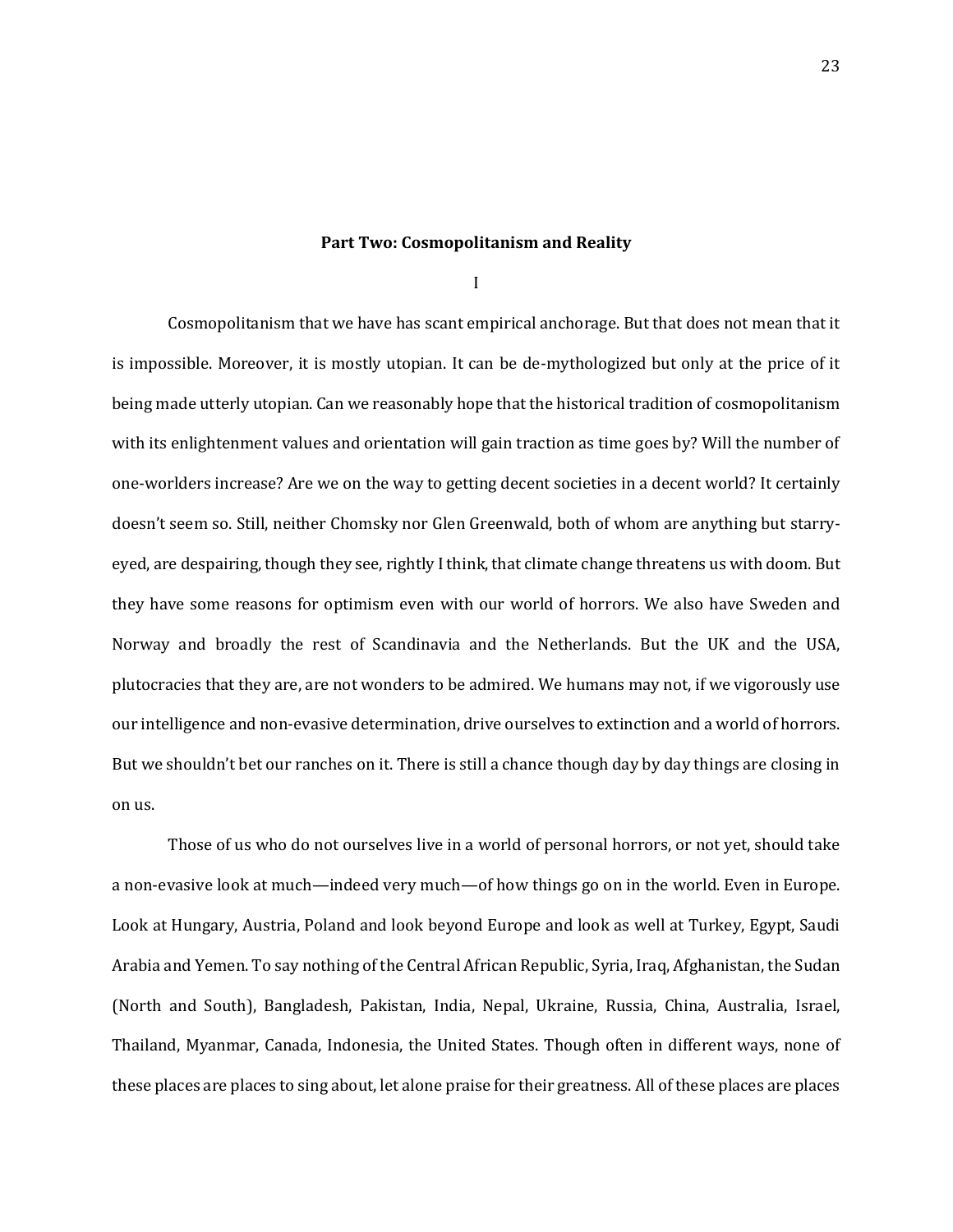where regularly an unnecessary assortment of horrors go on, though in some places worse than in others. Horrors that are quite unnecessary. The world is clearly not a place where life is greatly treasured, let alone respected. Though a few get well treated, they are only a few. Ill treatment is the norm.

Some people loudly trumpet about the greatness of America or proclaim loudly that they will make America great again. Well, it was better off during Franklin Roosevelt's time than Ronald Reagan's. But like many other nations in various ways, the United States has behaved badly most of the time. It is, *pace* Hillary Clinton, the *indispensable* nation.

Don't divert your eyes and reflection from the mess we comparatively lucky Westerners have made of things and blame it all on Russia, China or Japan. But also take to heart and to head what ISIS, the Syrian government, Saudi Arabia and Egypt with the United States turning a blind eye at the atrocious behavior of Saudi Arabia and Egypt as it does to the Israelis' behavior in Gaza while all the way lavishing arms on these countries making a considerable profit for the American arms industry. As It does vis-à-vis the gun industry to its own citizens. All in the name of political freedom.

We need not and indeed should not ignore the world's by now seeming endless wars. The United States repeatedly sanctions and rides along with warring nations. In one way or another, it is involved. The wars in Syria, Afghanistan and Libya have led to a flood of desperate people fleeing to Europe to escape horrors and indeed an intolerable life and often to in one way or another being blocked.

It very much looks like our world is becoming increasingly horrible and brutal and sometimes, indeed far too often, it is increasingly becoming a destructive and vicious killing ground. This indeed is a hard thing to take. But isn't it so? We should not take it in an alienated evasive way. We should not in that way face this challenge, if indeed that is a way to challenge it. We must instead fight it and seek to make it something that is not so. It is a hard thing to face but we must—morally and rationally must—struggle on in resistance to it with all our means. It may well be that we will be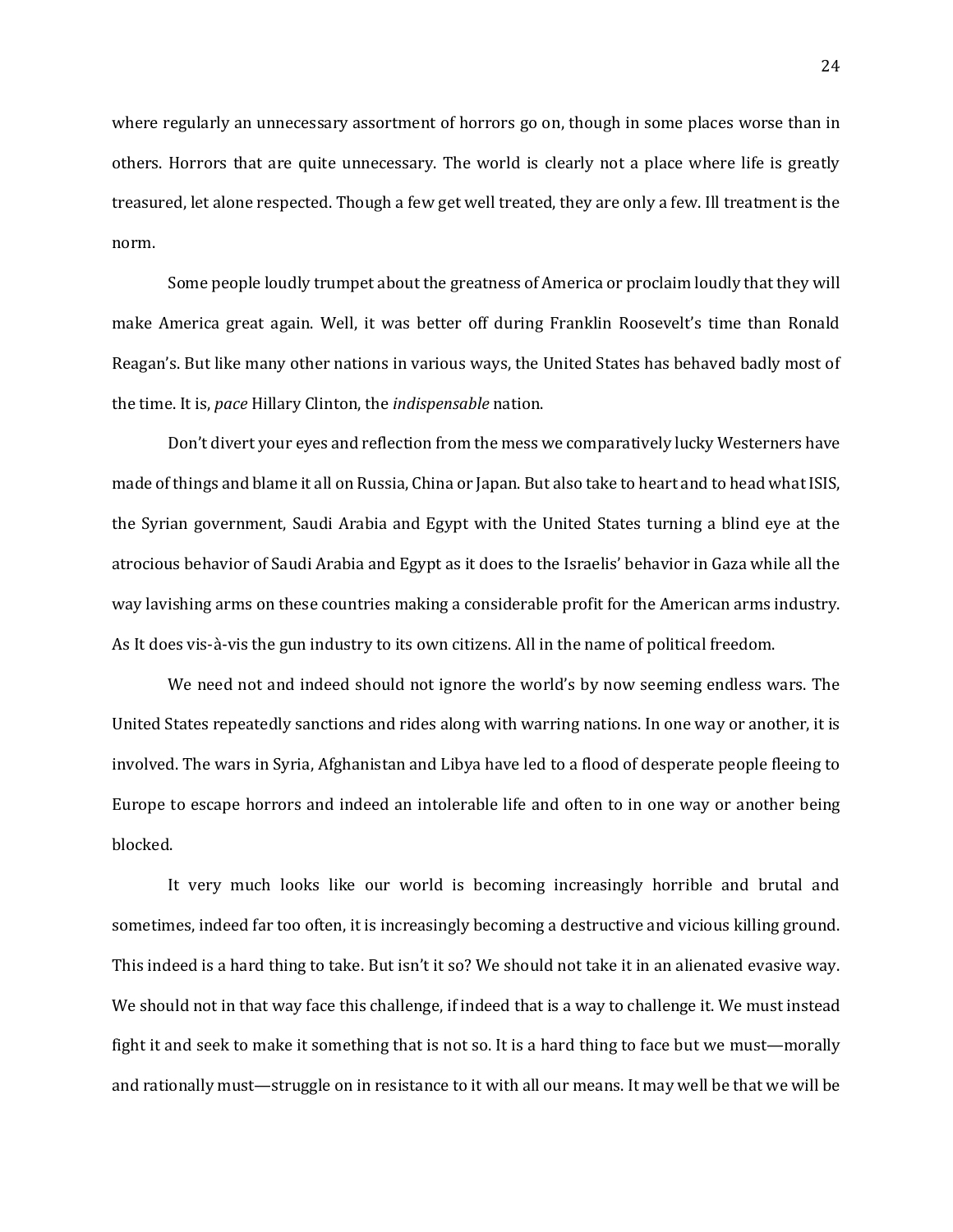defeated. But we must not give up. Local wars are usually not of the West's making, though sometimes they are. But often the West is no place to halt them. Where people, as in Syria, are desperately trying to escape these wars we shouldn't stick our heads in the sand. Pay attention to our world and don't direct our eyes from it. Help end wars where we can. I don't think the USA is very adept here, particularly when the war seems unending and brutal. Think of the war in Syria or South Sudan. Don't be evasive here. Where we are faced with no respite with high numbers, not all of which are economic refugees, making lethally very dangerous migrations to escape the killing and destruction in their home countries. They flee dangerous places such as Syria, Afghanistan, Sudan and Ethiopia. They flee in desperation these horrors and the butchery of war in the hope for a better life or at least some hope for a less dangerous life and a less horrible life. Those of us who are lucky enough not to be so encumbered must—morally must—face the facts as non-evasively as we can and struggle for their surcease.

#### II

Before turning to the relation of this hard and depressing matter to cosmopolitanism, I will continue a bit with a rational reconstruction of a classically rooted modernized cosmopolitanism that I have begun to characterize. In the above section I tried to show how far we are from it and show some of the miles we need to go before we can decently rest. This rational reconstruction of classical cosmopolitanism is itself of a cosmopolitanism that has scant empirical anchorage. Not the rational reconstruction itself but what it is a rational reconstruction of. Classical cosmopolitanism and its development in enlightenment cosmopolitanism can be rationally reconstructed alright, but only at the cost of making classical cosmopolitanism utterly utopian. My rational reconstruction seeks to avoid that.

For all the would be cosmopolitans (social scientists, philosophers, writers, investigative journalists) they are not to be Trump-like vulgar with a crude and ordinary manner of speaking. They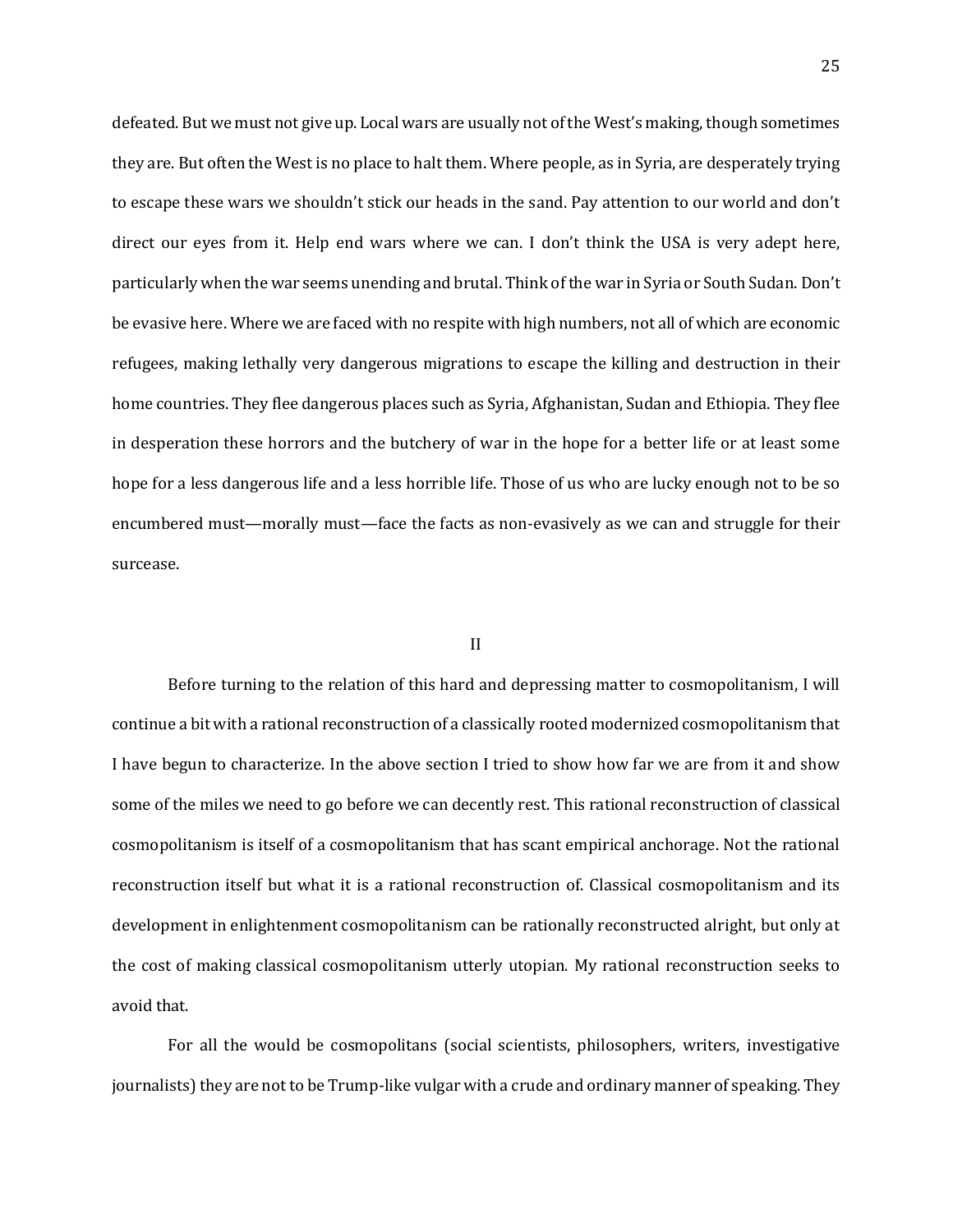should care about how they speak and how they act. In the UK they would not be like Graham Greene's 'ugly Americans'. They would not go in for what many English regard as a boorish manner. Remember how Graham Greene wrote about them. And think of Donald Trump as a superstar vulgarian. Such people are clearly not cosmopolitan. Indeed, they are not only non-cosmopolitan like Eisenhower or Diefenbaker. They are anti-cosmopolitans *and* the party of extensive antiintellectualism in the United States. Remember how it was said of Adlai Stevenson that the people did not want a Hamlet in the White House.

Effete cosmopolitans so reacting to populist vulgarianism do not care about being loners or joiners. They care rather about not being vulgar or being thought to be vulgar. They want to go with the flow, to live a civilized unobtrusive commodious life. They are unconnected with politics or a radical rejection of politics. They seek not to be radical in anything but also wish very much not to be thought to be ordinary and particularly not to be taken to be blue collar. They regard that as vulage. They are neither Trump-like nor Sanders-like. Even Hillary Clinton with her rah-rah talk is taken not only to be too assertive but also to be somewhat vulgarly superior in her attitude while often coming out with platitudes. We should not go on as she does. All of this is in bad taste such cosmopolitans quietly believe, though they might rather reluctantly vote for her to keep that vulgar boor Trump out of the White House.

This effete 'esthetic cosmopolitanism' is very different from the anciently rooted and enlightenment rooted humanistic cosmopolitanism that I articulate and defend. But this is not at all to *deny* that this 'esthetic and effete cosmopolitanism' is a genuine cosmopolitanism, though one we could well do without. One might even despise it. But I am trying to characterize the varied world of cosmopolitanism, not commend all its varieties. So I cannot leave out this kind of cosmopolitanism.

Cosmopolitanism has many forms. We have had our share of misguided fanatics or crank cosmopolitans and unconnected politically numbed ones as well as reasonably well-meaning people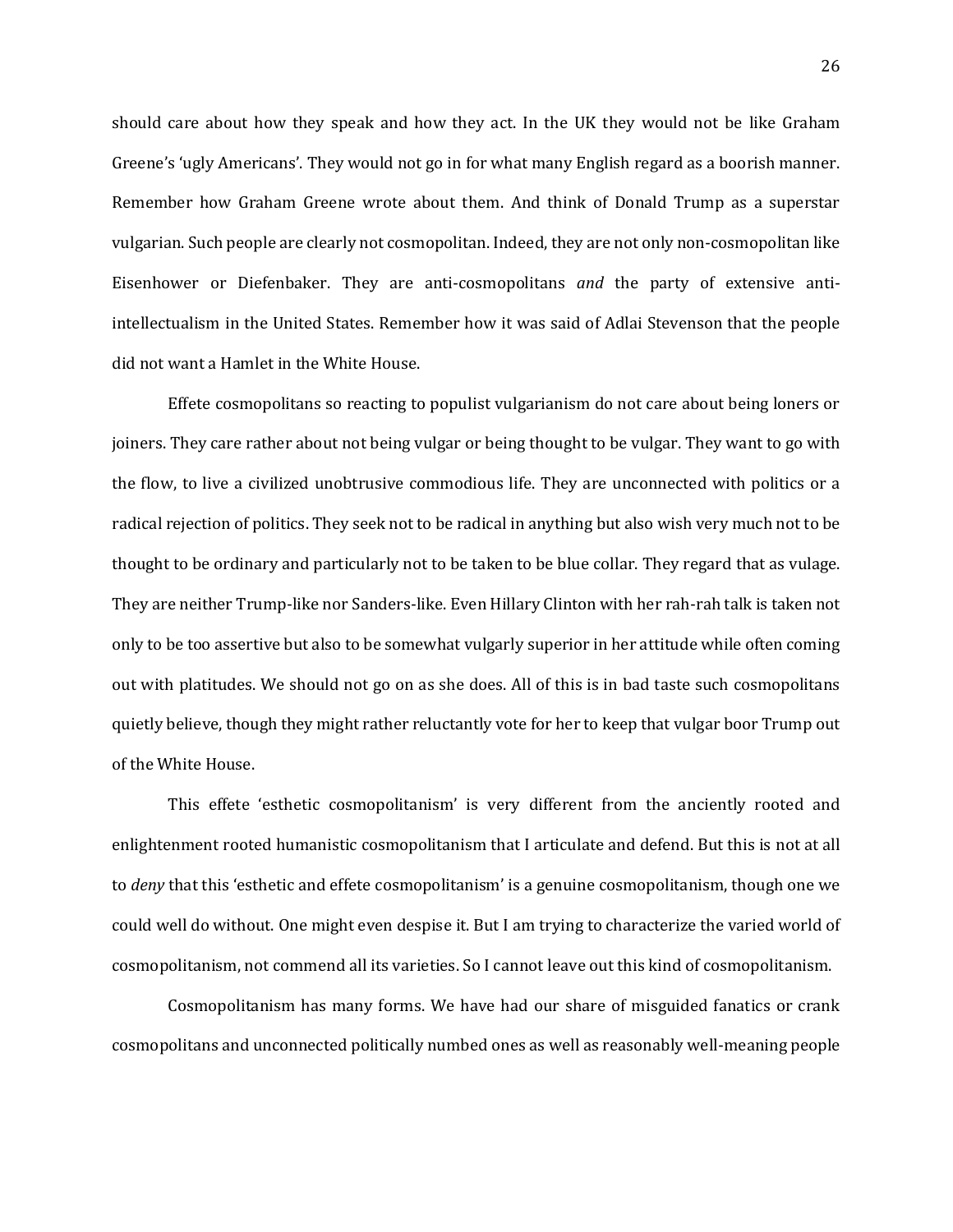who have been tragically mistaken loners. *Sometimes* cosmopolitan people are utterly mistaken arbitrary stand aloners. Sometimes with dogmatic fantasies or huberistic illusions.

Still sometimes, and importantly, the stand-aloners are cosmopolitans who have done remarkably good things for humanity. Cosmopolitans are all over the map here. Noam Chomsky, George Monbiot, Glen Greenwald and Edward Said are striking examples of good cosmopolitans. But among such cosmopolitan intellectuals, even in their variety and *sometimes* clashing, they tend to be reasonable. Surely Chomsky, Monbiot, Greenwald and Said are that. Still, is just anyone right about crucial matters in such circumstances? Both Eric Hobsbawm and Tony Judt cannot have both been right concerning some fundamental matters. Perhaps both are wrong but they cannot both be right.

To be reasonable is one thing; to be right, to have got it just as it is, is another thing. Is anyone ever right, having gotten it just right, in many or any crucial circumstances? Some of us may think we are in those circumstances but thinking does not make it so. Being reasonable does not assure rightness. Still, at least most of these cosmopolitan intellectuals are reasonable and with this there is a collectively useful consensus even when it is not identical with being right or with 'having the true point of view'. Sometimes we can be cosmopolitanally reasonable and do or believe what is desirable. Something we can and should prize. Something that is fallibilistically ascertainable and on the road to being what is likely to be right, when we can ascertain it at all, by getting our beliefs into wide reflective equilibrium. But is that sufficient to getting them right?

However, keep in mind here that the Ancient Greeks did not have what Rawlsians regard as a wide reflective equilibrium, though they had something that in effect had in some ways something like it. Still now we have a very different wide reflective equilibrium that leads to a considerable difference between the Ancient Greeks and us. And sometimes we can properly speak of an 'us' if we do not get essentialist about it.

*Perhaps* we should not work with, as I do, a basically Rawlsian method of wide reflective equilibrium. (See my Bibliography here.) Such an equilibrium is something of a methodology for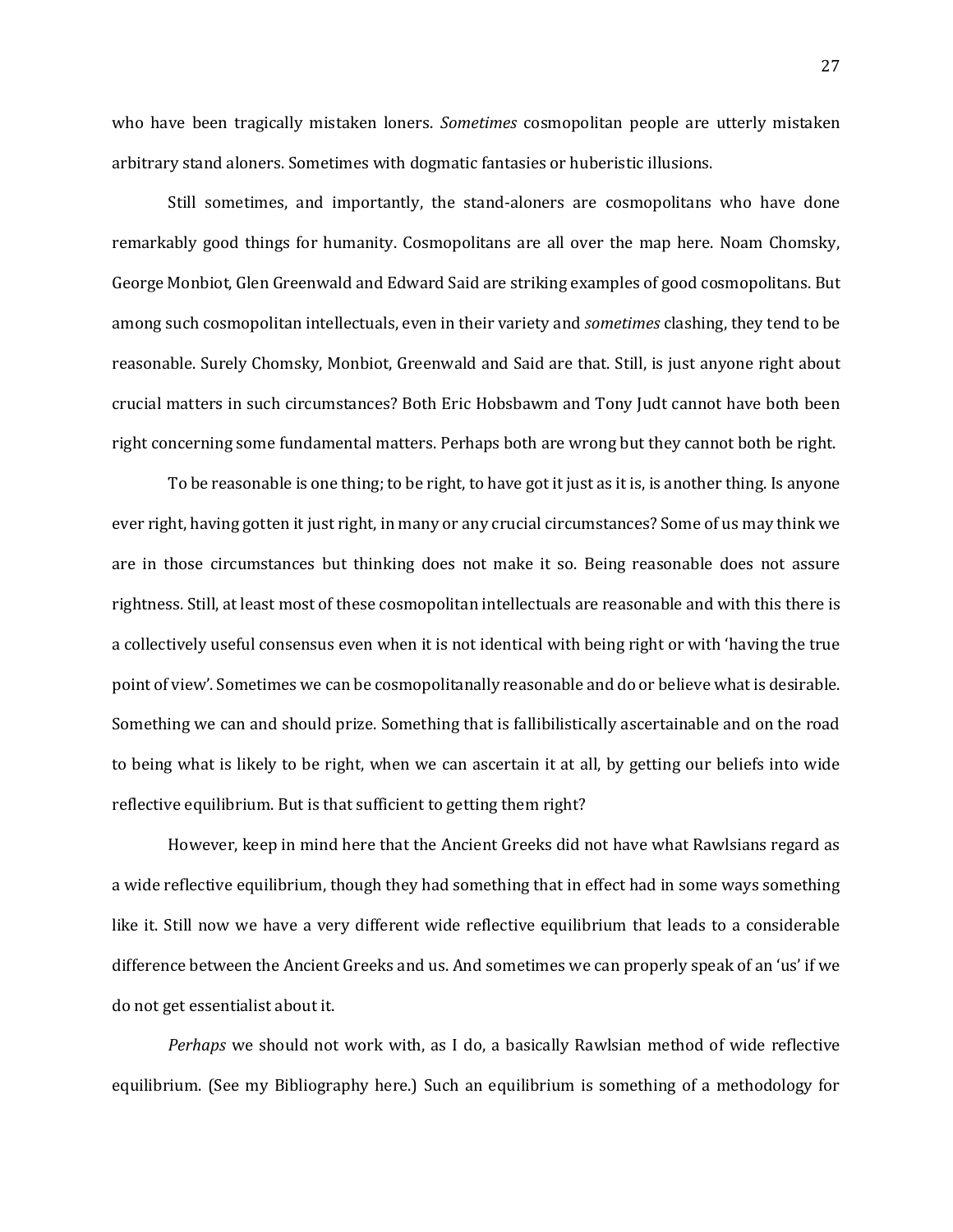moral, political and otherwise normative assessment. I believe that is how we should go. But there is no consensus or determinate evidence that that is what is so or that it is what we should aspire to. Moreover, a philosopher or perhaps a theologian might think that there is or might be a culturally super perch for my evaluations. If we look at cultures, including their history, we will see, if ethnocentrism does not blind us, that there is no such perch. No such standpoint or point of view. No such non-contingent anything. Hume was on the ball about this here as he helped articulate the dawn of modernity.

#### III

A note on my manner of writing here. My ironical, metaphorical and sometimes emotive remarks are immersed in a system or, if you will, a network of practices located in forms of life. For them to have sense, to have a use, this must be so. But they do have sense—do have a use—and as so can be moral, political and social realities in some culture or group of cultures and *sometimes* some bits, some kernels, will be in all cultures. These are our 'rational kernels'. Or perhaps I should say just kernels. In this way they must have universality and they cannot be *just* emotive or non-cognitive. This means there must be some universal bits of practice that are pervasive or all-encompassing. Indeed, *they often are not*. They turn out sometimes to be pseudo kernels. But there are also genuinely universal kernels.

My ironical, metaphorical and emotive account—my plain person account—fits with, squares with, requires (presupposes) such a practice-laden form of life. It requires, that is, a way of life such as I have articulated and within such a system as it has come to be exemplified and particularized. I think this is so and it is something that needs calling attention to. This does not show that all such systems must have the defects that I have called attention to. But some do without becoming inappropriate. And some who are in this way inappropriate are not noticed to be. And we are not always able to determine which is which. And while I have been revealing that the forms of life do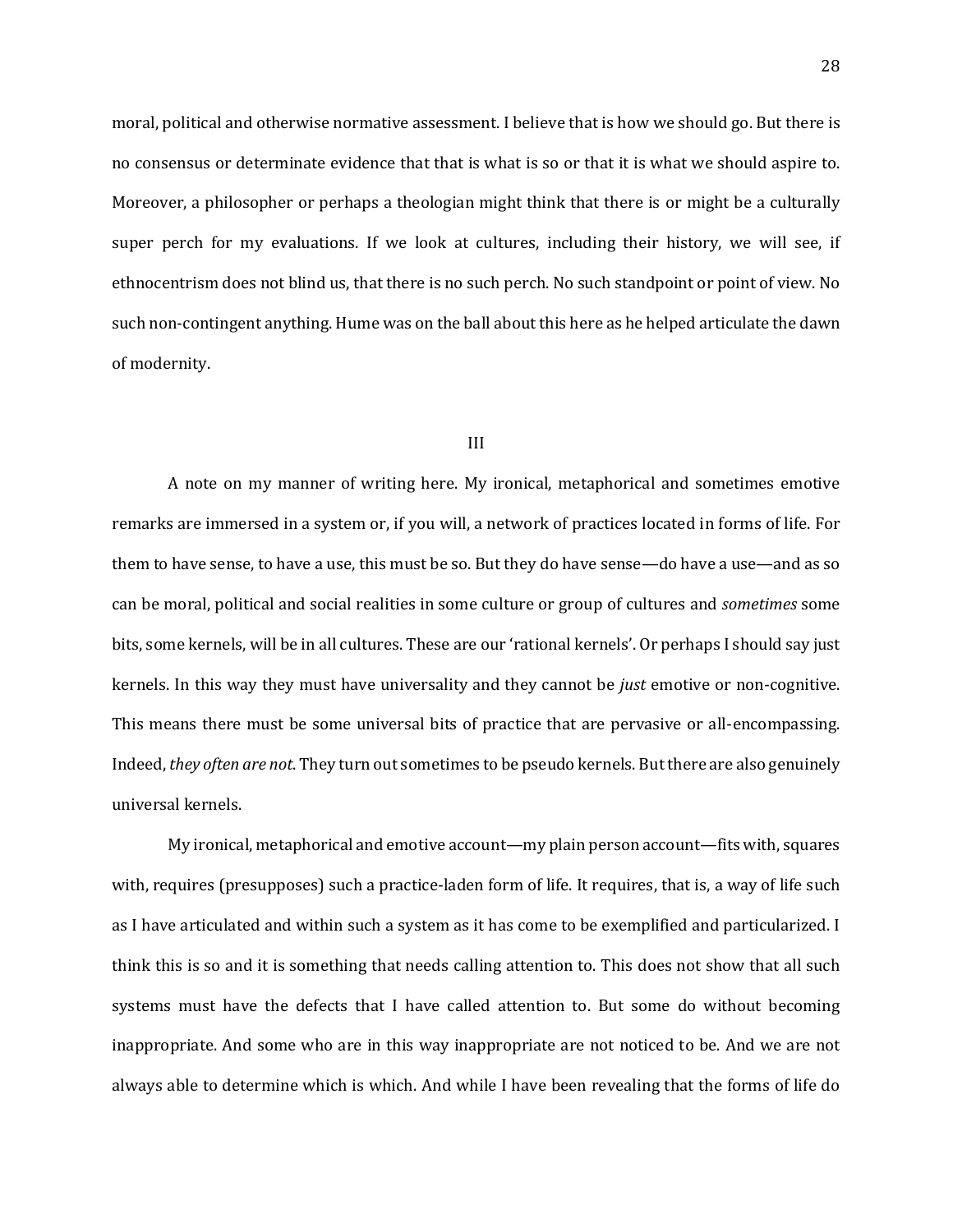sometimes have such disquietudes that sometimes something is rotten not only in the Kingdom of Denmark, as Kierkegaard said, but also in the American Empire (*pax* America) as it sometimes has been called (and not without reason), I have called attention to some of the ways that forms of life are rotten that require no philosophy or science at all for their attainment and establishment. Still, plain persons' talk and recognition are sufficient, though propaganda often stands in the way of its recognition.

Mine is one way to fight harmful and irrational ideologies. Something that the mass media typically hides. But *that* mass media unfortunately tends increasingly to be our eyes and ears. The way we see things. It can effectively dumb us down and/or muddle us. However, there is something here that worries me. It is something that is in the political and social life in our Western cultures as well as in cultures that are distinct from ours. It is in the right and in the center of our Western cultures the extent to which well disguised propaganda obstructs our view of things. *Sometimes* it may not even be deliberate but a matter of an unwitting ethnocentric orientation. The things that we are not told or indistinctly told and sometimes falsely told are staggering. What we are shrouded from or slantedly told is mind numbing. I ask myself about the way we have been numbed and dumbed down. And I ask how to struggle against this. And if there is an escape from it or some way of resisting it. Some people do it with religious illusions. Do I with my plain talk avoiding metaphysical, theological, and much political theory inspired talk avoid all ideology? Indeed, avoid an ideology that will distort in some way my view? How can I be confident that I or indeed that anyone has escaped ideology or all cultural distortion? I cannot. No one can. But is this itself a groundless assertion of an Absolute? A pseudo Absolute? When does the merry-go-round stop?

I try very hard not to be so caught. Do I succeed in my efforts here? Can I or anyone *succeed in telling it like it is?* Can I give a rationally reconstructed cosmopolitanism that articulates something that is more than a cosmopolitan fantasy? Something, of course, I hope is so. But have I in my account of cosmopolitanism when I come to see it on the ground escaped from unwitting propaganda? I hope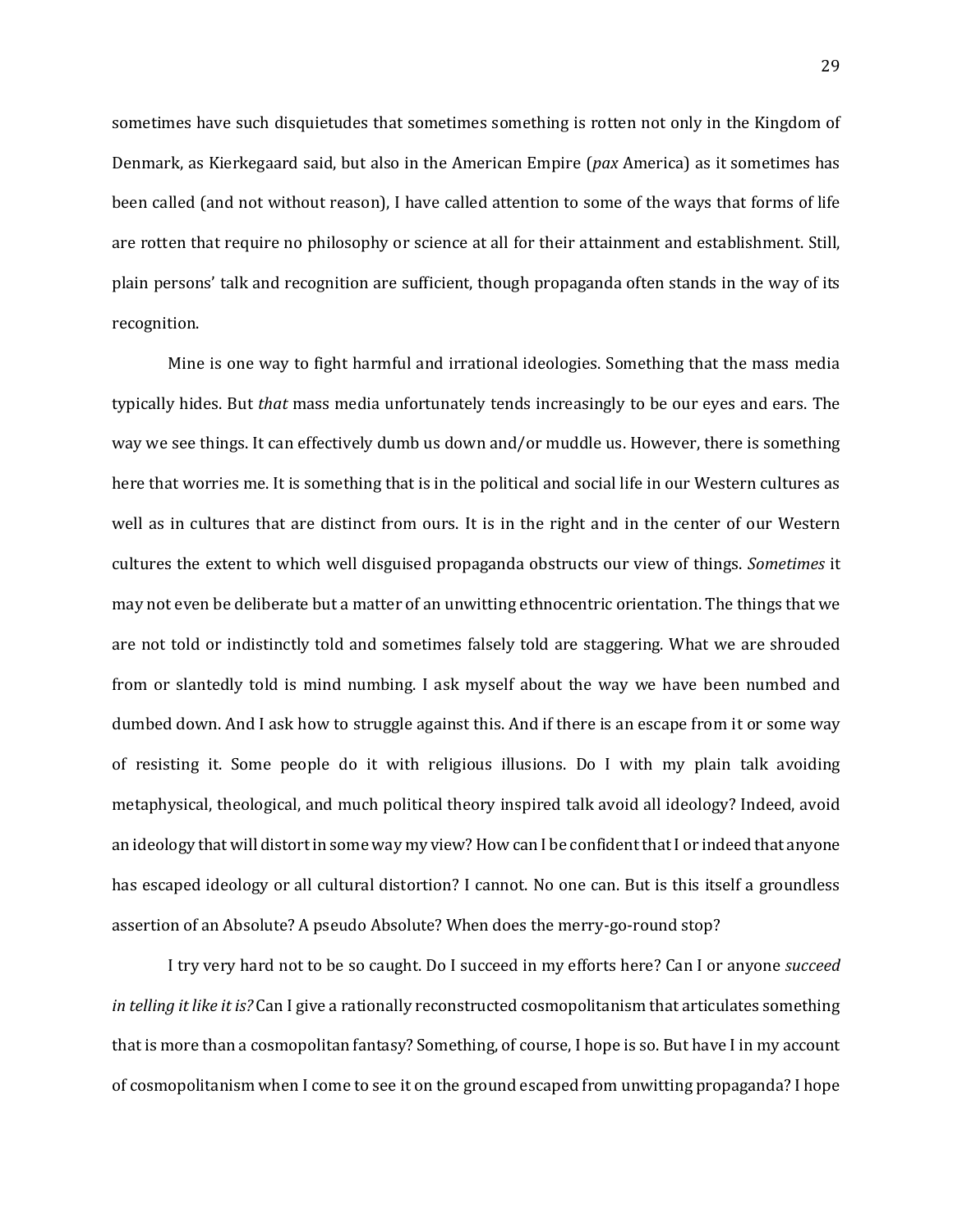in my factual account of cosmopolitanism that I have managed to somewhat tell it like it is. To square it with the facts and other warrantedly assertable moral and political sensibilities. But are there any such things? Well, my skepticism makes me wary of certainties but a good Davidsonian *fallibilism* is very likely sufficient. And that is distinct from skepticism or at least utter skepticism. Fallibilism is neither skepticism nor absolutism. Is it right to say it is the sensible way?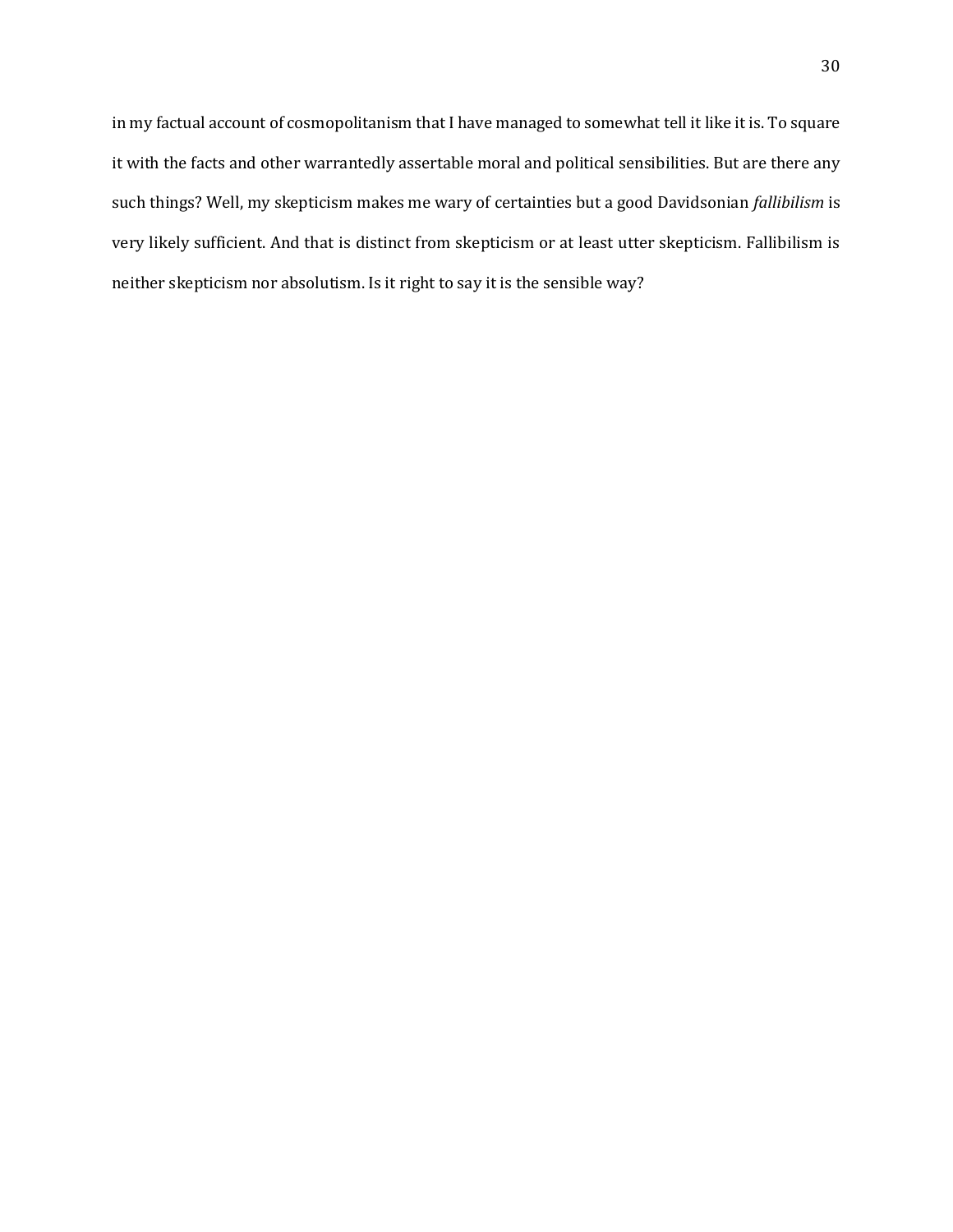## **Part 3: A Kind of Cosmopolitanism**

I

The defense of cosmopolitanism with its modernization rooted in the enlightenment that I shall articulate is humanistic and egalitarian. But it is not a cosmopolitanism in the forms that Marxists have rightly criticized.

But cosmopolitanism in any of its forms tends to be secularizing, though it is not always. There are cosmopolitans who are religious. T. S. Eliot, Graham Greene and Terry Eagleton are prestigious examples that are solidly religious. Still, cosmopolitanism fits well with laicity. Moreover, cosmopolitans, and fittingly, *tend* to be secularists. They tend to have views which are empirically validatable and tend to be wary of invalidatable moral claims or obscure philosophical claims or esoteric ones. Cosmopolitans usually stand with sustainable claims and claims they are attuned to in a world that is scientifically validatable. But this is a *tendency* but not a defining condition of cosmopolitanism.

Thorstein Veblen and John Dewey were paradigmatic cosmopolitans but they were very different from Eugene O'Neill or John Dos Passos who were also firm cosmopolitans. All these figures of a short time past were paradigmatic cosmopolitans.

However, to return to a consideration of the place of the social sciences in what I am calling a cosmopolitanism of and for our time. A rationally reconstructed one. If we go back a little in time to the work of the sociologist Thorstein Veblen, we will find a scientifically rigorous but humanistically and *in effect,* though not in name, a pragmatically oriented social science that provides a model of a cosmopolitanally ordered social scientist that is on the mark and is fundamentally such a cosmopolitanism as I am articulating for our time. It has its roots in classical cosmopolitanism and in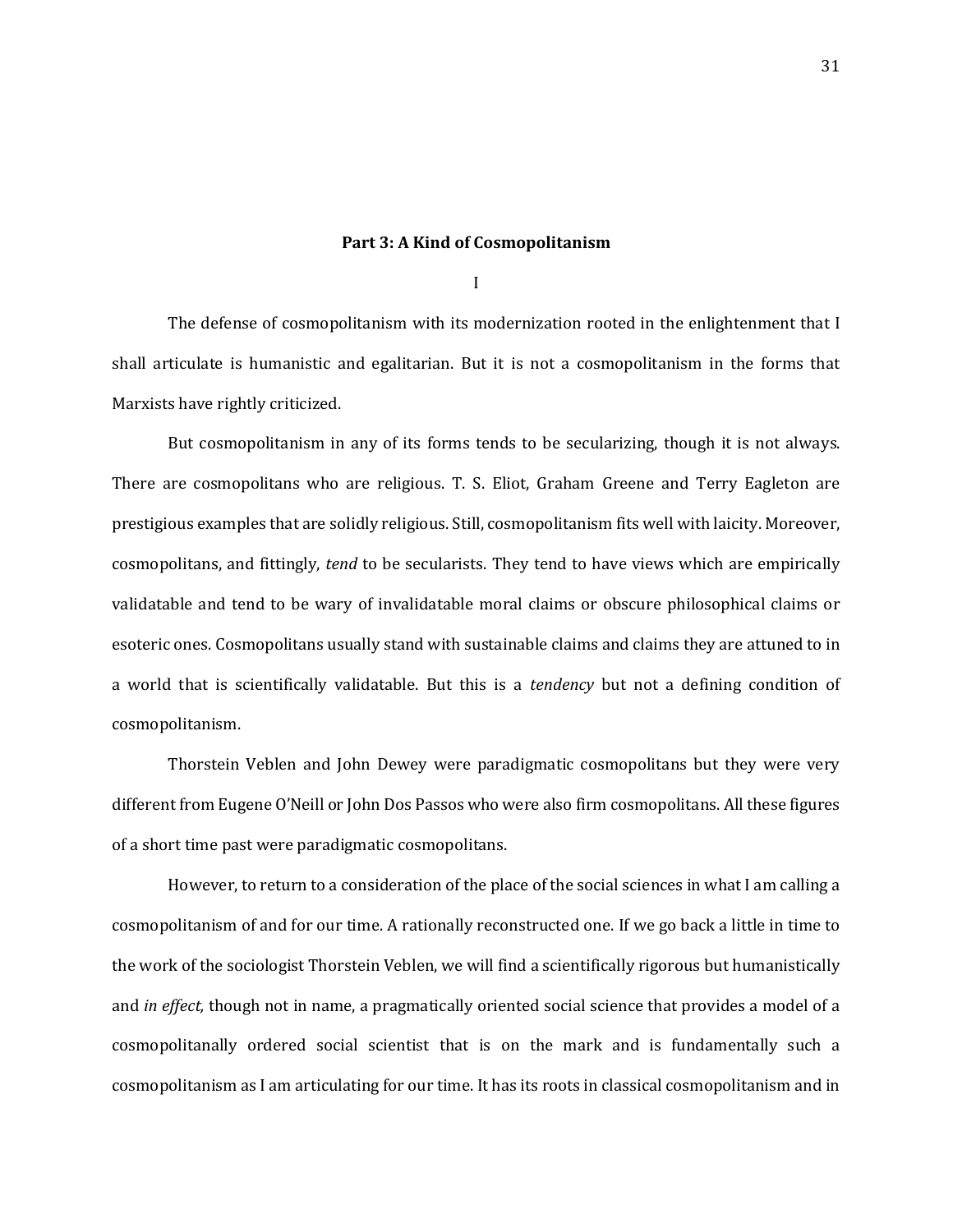the Enlightenment but goes beyond them. James Joyce, Gunter Grass, John Steinbeck, Richard Rorty, Annette Baier, Kurt Baier as well as social scientists such as Amartya Sen, Michel Foucault, David Harvey, Eric Hobsbawm, Tony Judt, Niall Ferguson and Perry Anderson all were or are, at least in effect, cosmopolitans. A little further back and different from Thorstein Veblen there is John Dewey and Sidney Hook whom I also take to be cosmopolitans. Indeed, models of cosmopolitans. I do not speak of the later Sidney Hook's anti-Communism.

But in stressing social science I perhaps have a too constrained view of modern cosmopolitanism. Think of all the literary, artistic, photographic (Lynne Cohen, for example) and cinematic figures who are cosmopolitans who do not work at all in social science and are little if at all influenced by it. Nor were most of them influenced by philosophy. Still, much of cosmopolitanism was influenced by social science. But most of the literary, artistic or cinematic figures were not very clearly, if at all, affected by social science. With the exception of the pragmatist philosophers Dewey and Hook who were very influenced by work in social science, this was not common with philosophers. Moreover, those philosophers much concerned with cosmopolitanism were not *scientistic*, except for Hook *in name* but not in practice. He was no more in reality *scientistic* than Dewey or James were. But the authors mentioned above were either social scientists or social science oriented. Of the people I have mentioned, particularly James Joyce, Gunter Grass and John Steinbeck did not to any extent have views about science. Moreover, their views about science and their scientific views (where they had or have them) are not all the same and none are developed. But they all fall under the umbrella of views or attitudes that are cosmopolitan. Joyce was certainly not a philosopher. But it is clear in his writings that he had a good understanding of Aquinas's aesthetic theory.

What, then, is it to have a cosmopolitan view? There is no essence to be had here or something that could be called 'essentially contested' if indeed anything properly could be correctly so called. Cosmopolitanism is a diverse thing. Perhaps we should distinguish between being a cosmopolitan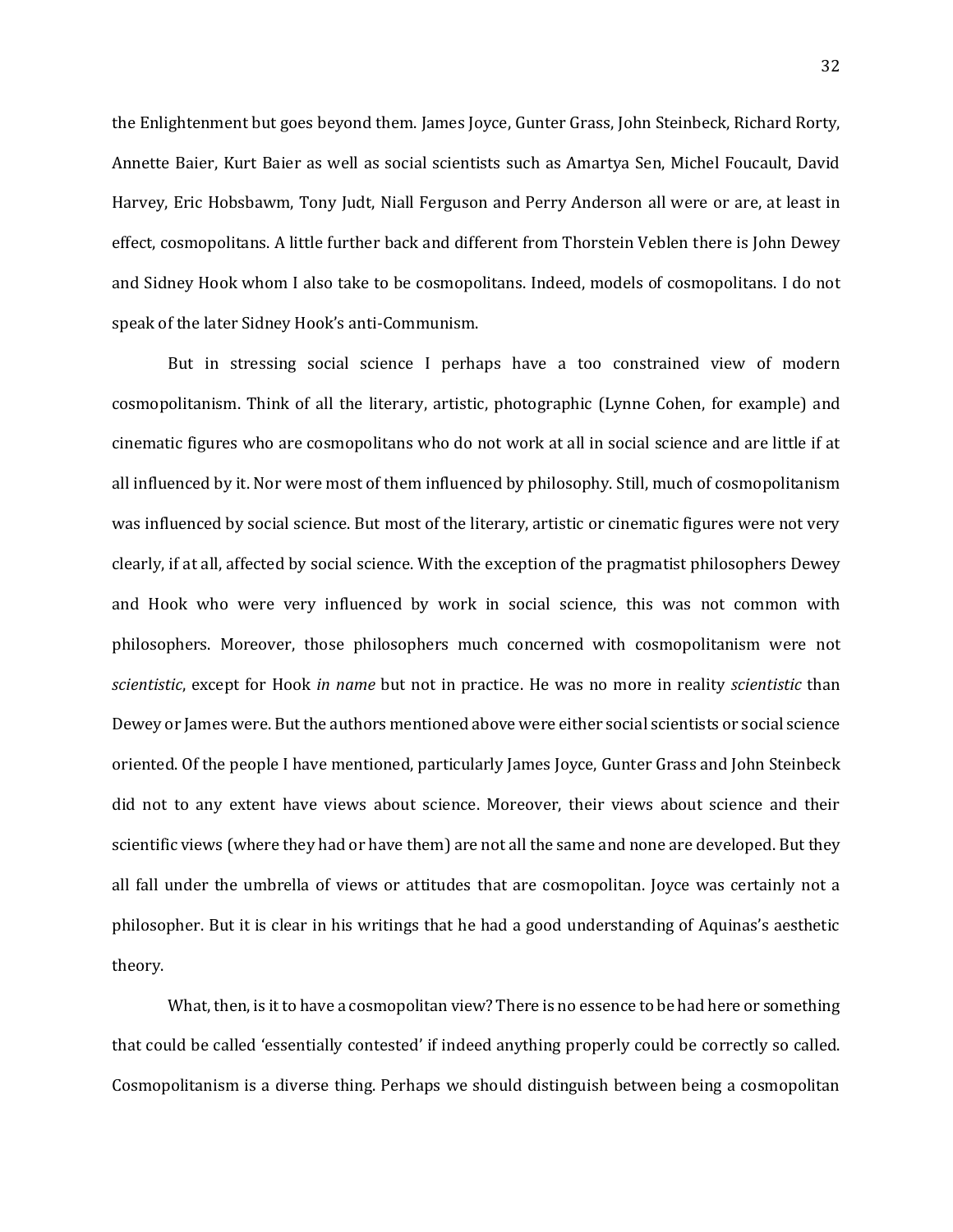theorist and just being a cosmopolitan? Cosmopolitans need not all be cosmopolitan *theorists*. But to be a cosmopolitan they must have some conception of what it is.

### II

I turn now to another different sort of cosmopolitan person. They indeed will be broadly acknowledged as cosmopolitans by classical cosmopolitans, enlightenment cosmopolitans and contemporary philosophers such as Martha Nussbaum and Kwame Anthony Appiah. These different cosmopolitans that I shall now characterize are like the effete cosmopolitans who are not morally inspiring or even morally attractive. They are not attractive, at least for some I have characterized as cosmopolitans hitherto. Still, they are of a general type. But quite differently from the cosmopolitans I have hitherto discussed. They still are what Max Weber would call an ideal type or at least somewhat of an ideal type.

The type cosmopolitans I have in mind are rather indifferent concerning moral and political matters or uninterested in them. Uninterested as they generally are concerning principled matters. Kant would not intrigue them. They are indifferent or at least not interested in the various distinct moral and other similar matters, thinking of them all as matters of 'You pays your money and you takes your choice'. Moral matters, they think, are nothing to get exercised about. *Such* cosmopolitans, such worldly unmoralistic persons at home in the world believe that what is important is to live and reason as a truly sophisticated person will reason and view things without being moralistically mystified or stupidified. Both a Kissinger and a Chomsky, radically different politically as they are, will attune themselves discretely so as not to be trumped by the mob or by Trump or suffer the displeasure of the ideologically encumbered and mystified. An intelligent and politically savvy cosmopolitan of this sort, like *all* cosmopolitans, will be at home in the world. But the politically savvy ones will be cautious about moralizing and go with what works, though *this* is not to characterize Kissinger or Chomsky. They tend to not be anti-moralistic but just un-moralistic. Their considered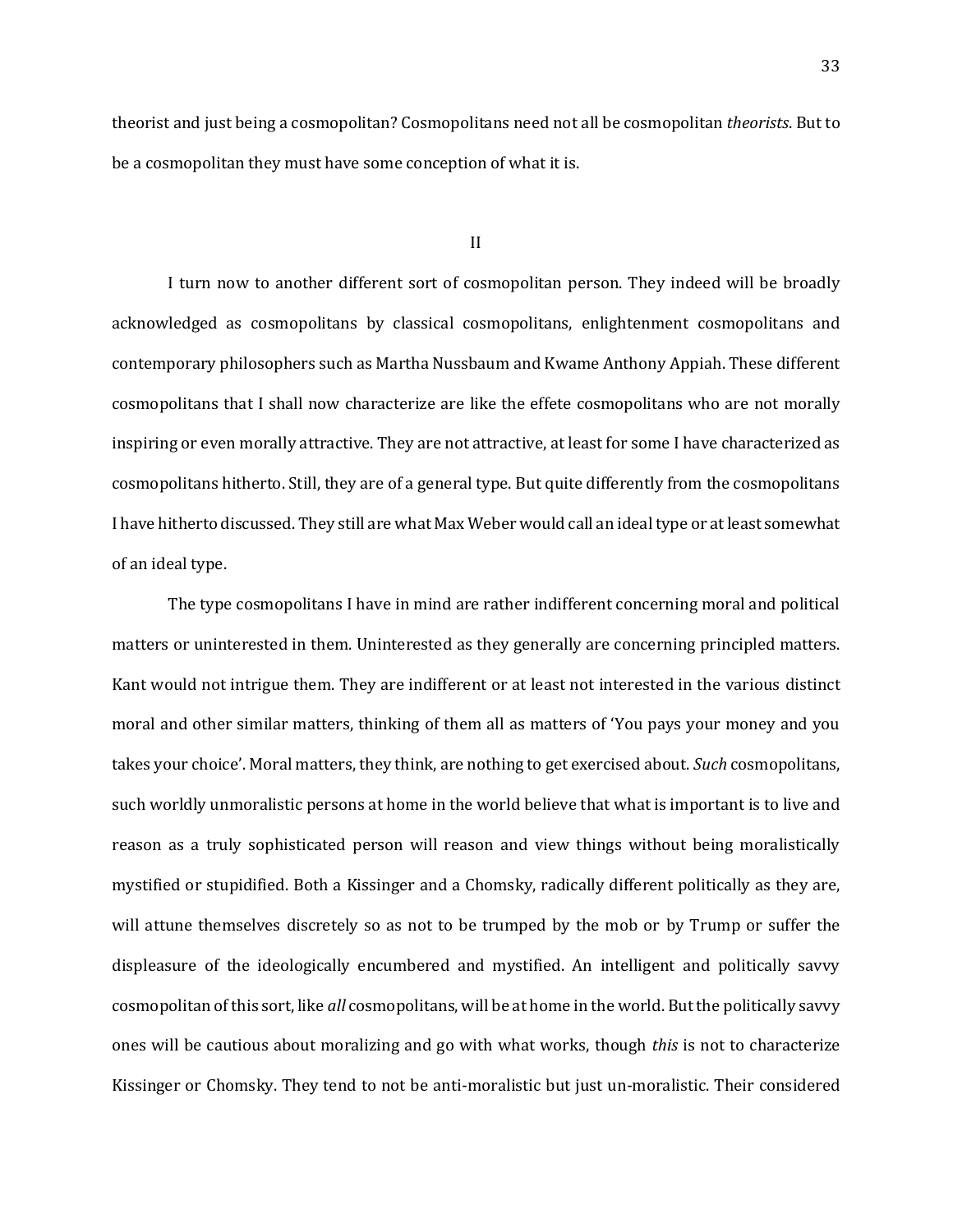view is that moral matters are nothing to get excited or exercised about and that they are often missed up with ideology. To think otherwise, they believe, is to be naïve and to be Quixotically out of touch with reality.

When one is living in any given society, such cosmopolitans believe, where at least the persons who run the show are such persons themselves, as they may be, these cosmopolitans believe, then one should at least outwardly take cognizance of and critically study whatever is the extant thing typically done in the culture in which one lives but circumspectively and critically. And one should not be a big trumpeter of such views or indeed a trumpeter at all. Chomsky, for example, understood and commented on his society and surrounding societies very well while remaining an anarchist socialist all his adult life.

Where there is some variance in the society in which they do what is done, then many such cosmopolitans do it in the least violent or dangerous way and in which way best makes it possible to stay loose. (I do *not* speak of Chomsky here.) The plain such cosmopolitan would not be very happy in a world ruled by Donald Trump but they would not be happy in any Alvin Plantinga ruled world either. If things turn out to be more incommodious, try at least to go with whatever flow is the most discernible less exuberant flow. And in all instances, go discretely for what they believe is the most commodious life available for them and their friends and intimates. Keep free of or stay loose from any ostentatious attachment or deep moral or political attachment. Keep free from any concern for ascertaining what is the right way and certainly from all commitments to a distinct way of life and most particularly one that tries to concern itself with what is in the human interest of all and for what is 'really just'.

Don't bother your head about whether anything like that can be ascertained or even with whether there is anything like that that could possibly be ascertained. Just do in the circumstances what is at hand in that circumstance you believe is the most commodious. But again don't get exercised trying to ascertain what, if anything, is really genuinely commodious or really right.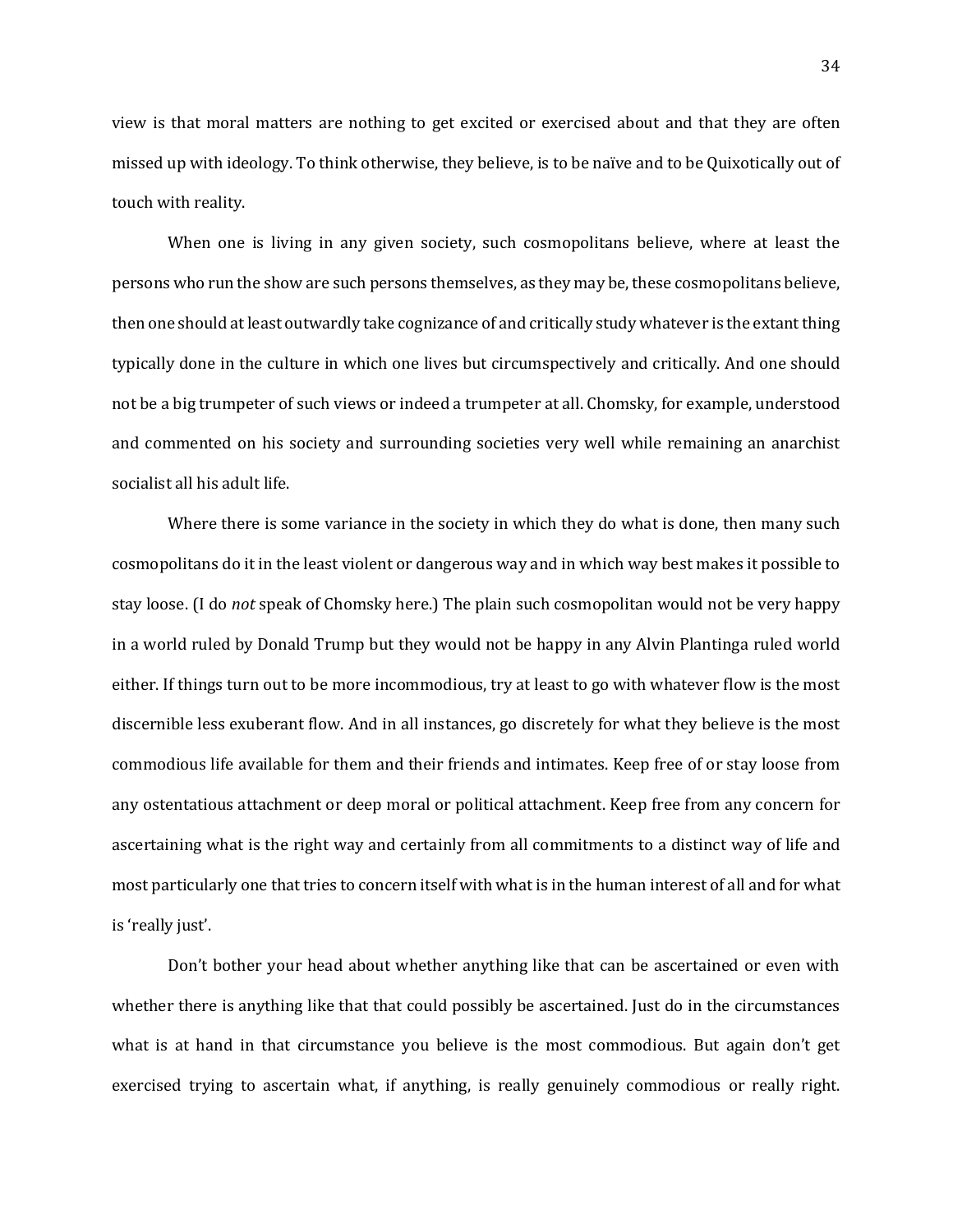Probably it is anyway mostly a personal matter. Stay loose. Say, or at least think, that such a cosmopolitan way is the way to flow. But do not make that or anything like that a pronouncement. Just go with the flow. But whatever one happens to do, so *such* cosmopolitans will conclude, one should take what one believes to be the most commodious way or at least, where all things are inconvenient, the least incommodious way. But don't get stirred up about anything. Just go along with what you can and with what answers to your personal inclinations. Don't get fussed with whether or not there could be *the* right way or even *a* right way to live. It may well be that there is no such thing.

Such a relaxed cosmopolitanism is not uncommon. Marxists were right in despising it. Still, we should recognize that it is not uncommon though very distant from the humanist cosmopolitanism I am attuned to. But to ascertain this one needs more than armchair thinking. Here anthropology, sociology and history are much more useful than philosophy, to say nothing of theology.

### III

I will conclude this section with some general remarks. I wrote these last remarks during the Paris conference (2016) on climate change. It was being touted as a make-or-break conference and even said by some as a last chance to save ourselves. If we don't keep temperatures from no more than a 2-degree rise, we will really be in trouble. Some say with no more than 1.5-degree rise. The call goes out, perhaps without exaggeration, if not now then never. There are good reasons to believe that this is not just hype by people who like to dramatize. However, climate conferences have regularly from Copenhagen on yielded a paucity of results. Moreover, the Paris conference did not start off well. Reporters were hamstrung. Demonstrators banned. In Copenhagen the big guns of the world arrived only at the end where the United States hammered home a rotten deal. There was something that was done but it was not very impressive. The coal industry in China and Poland continues to operate. In Paris the big guns arrived at the beginning and left after a few days, leaving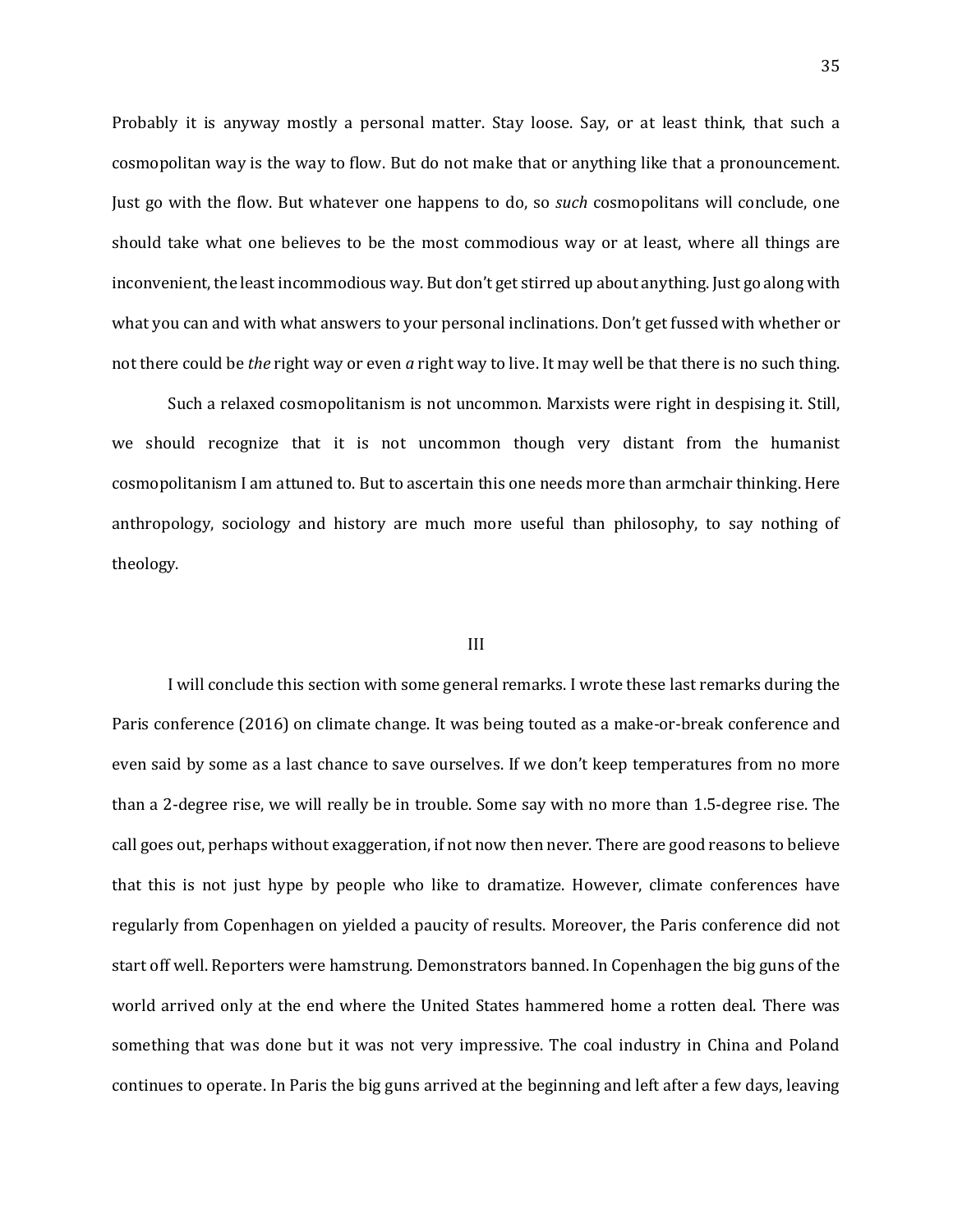their lieutenants to work out the details. There is little to expect that the fossil fuel industries will be sufficiently reigned in. Something that is not surprising under capitalism, deadly as it is. Many influentially important are in a state of denial. Even the big *political* guns are not in control. Again, something that is not surprising. We can only almost despairingly hope that things will not be as bad as I and many others fear and that after sight will not reveal that our fears were justified. To repeat: even coal is at work.

All around misery is also on the rise. The Third World is a hell spread extensively with wars going on. There is considerable loss of troops in war as well with vast civilian losses and cities left in ruin. Much of urban Syria looks like Berlin at the end of World War II. Death rides high in some countries, e.g., Syria, South Sudan, Iraq, Libya. We have people desperately fleeing from murderous entrapment there to Europe, the Americas and Australia. Meanwhile, almost everywhere the rich get richer and the poor and middling strata poorer. One percent of the world's population owns nearly fifty percent of the world's wealth. Workers, full-time, part-time and, even worse, on call, are exploited and sometimes horribly so. And there is a shift to the right. Such is our wonderful democratic world as well as its non-democratic cousins.

Rampant prejudice rides high in the United States against Blacks and Latinos and to a certain extent now against Moslems replacing anti-Semitism, all nicely orchestrated by Donald Trump. And such matters are not limited to the United States. Some years ago in Calgary, two colleagues of mine, one from India and one from Pakistan, told me when they were walking together in the evening in the suburbs of Calgary when they were told by some young men 'Paki, go home'. Ethnic prejudices flourish in almost all parts of the world, not just in the United States. In Canada and Quebec, we specialize in prejudice and bad treatment of First Nations people. The unmissed Stephen Harper would not even open an investigation into the frequent disappearances of First Nations women. What goes for Blacks in the United States goes for First Nations people in Canada. Blessings all around.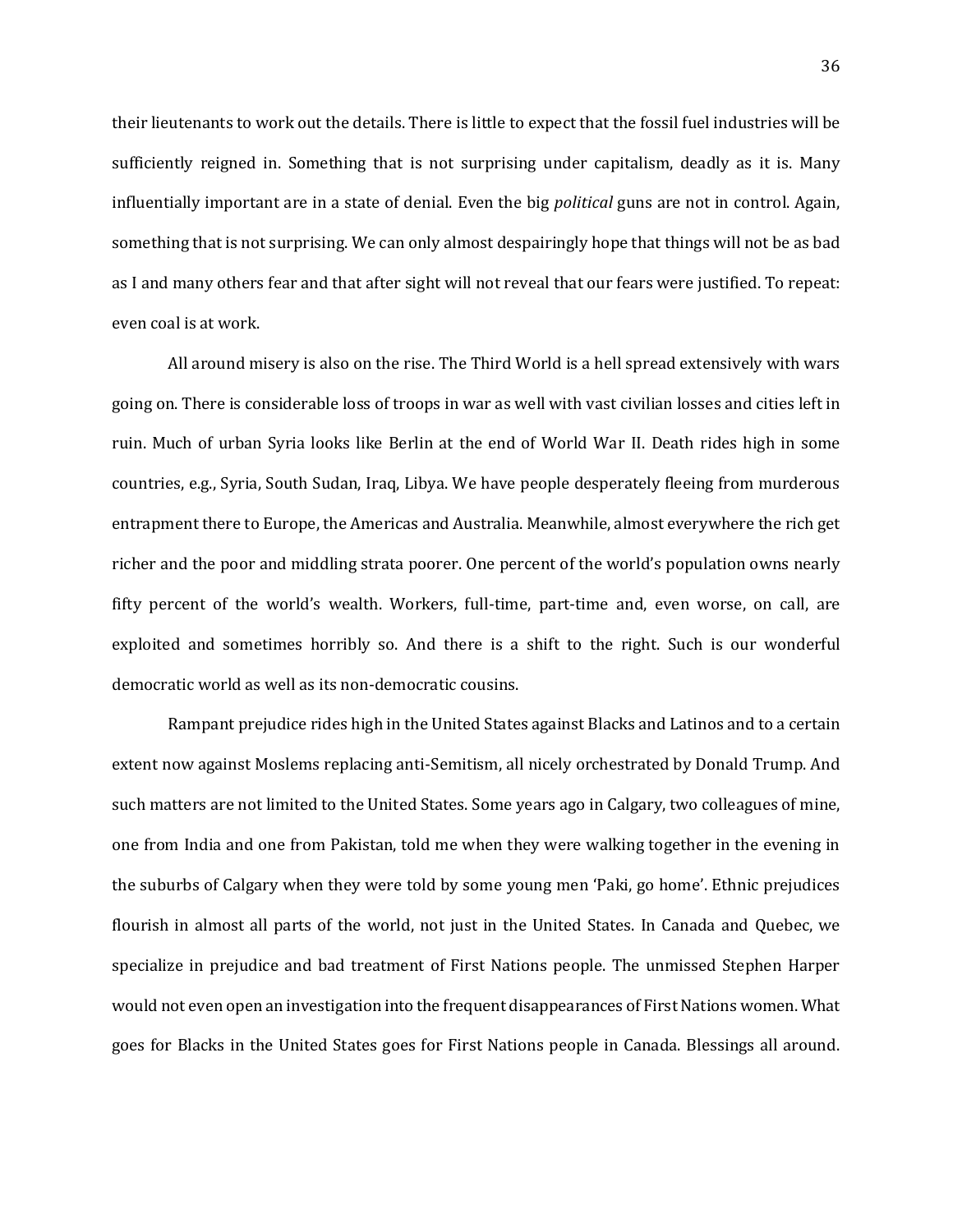Things like this, indeed sometimes worse than them, go on through much of the whole world. That, of course, does not let us off the hook. We are certainly behaving very badly.

There are cosmopolitans particularly of the type I shall rationally reconstruct who condemn this who also despise it but there are cosmopolitans of another type who comfortably live with it. Turning their faces and minds away. Cosmopolitanism comes in many different flavors: good and bad and in between.

Cosmopolitans, particularly of the humanist egalitarian sort, do not have an easy ride anywhere. The anti-cosmopolitanism that is at home for so many of us everywhere, though more alive in Austria and Hungary than in Sweden and Denmark, is a wretched thing rooted in ignorance and a lack of respect for people who are different from themselves. Donald Trump is the current major spokesman for them in the United States. It would be a horror if he ended up in the White House. I hope those who reassure us that there is no chance of that are right. Hillary Clinton, whom I don't at all attune with, is the only one left in town to stop Trump. So hold your nose and vote for her and hope she will not be as bad as we have good reason to believe. But she will certainly be better than Trump. Do not be deceived. Hillary and Bill are cosmopolitan in their service of Big Corporate Capital. It is understandable that it turns off some people from politics. But we must not destroy our ballots or not vote. And we must also not succumb to neo-liberalism or conservativism either. Vote utterly strategically, hoping that this is the last time that we will have to do it.